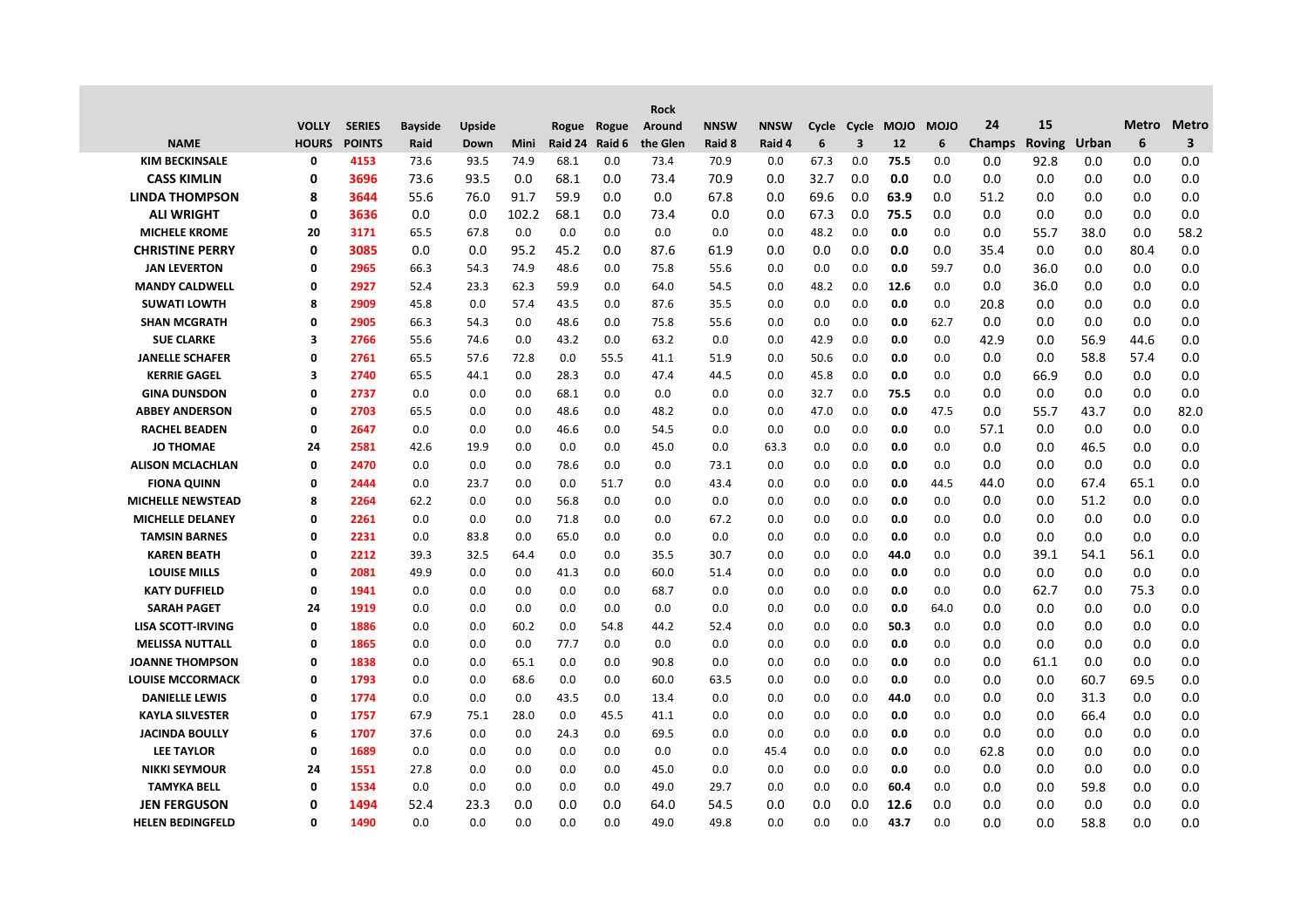| <b>LINDA WALLIS</b>         | 4        | 1422 | 0.0  | 0.0  | 86.8 | 0.0  | 0.0  | 56.1 | 0.0  | 0.0 | 0.0  | 0.0 | 0.0  | 60.9 | 0.0  | 0.0  | 0.0  | 0.0  | 0.0   |
|-----------------------------|----------|------|------|------|------|------|------|------|------|-----|------|-----|------|------|------|------|------|------|-------|
| <b>COURTNEY ACE</b>         | 0        | 1371 | 0.0  | 0.0  | 0.0  | 0.0  | 0.0  | 0.0  | 0.0  | 0.0 | 0.0  | 0.0 | 0.0  | 0.0  | 57.1 | 0.0  | 0.0  | 0.0  | 0.0   |
| <b>SUSIE HAZELWOOD</b>      | 0        | 1229 | 0.0  | 63.9 | 0.0  | 0.0  | 0.0  | 55.3 | 0.0  | 0.0 | 0.0  | 0.0 | 0.0  | 0.0  | 0.0  | 0.0  | 0.0  | 45.9 | 0.0   |
| <b>ANGELA FARRELL</b>       | 0        | 1167 | 0.0  | 0.0  | 0.0  | 48.6 | 0.0  | 0.0  | 0.0  | 0.0 | 0.0  | 0.0 | 0.0  | 0.0  | 0.0  | 0.0  | 0.0  | 0.0  | 0.0   |
| <b>ELIZABETH HAINES</b>     | 0        | 1040 | 0.0  | 0.0  | 0.0  | 0.0  | 0.0  | 0.0  | 0.0  | 0.0 | 0.0  | 0.0 | 0.0  | 0.0  | 0.0  | 48.7 | 0.0  | 0.0  | 102.9 |
| <b>ULA COFFEY</b>           | 0        | 973  | 0.0  | 36.8 | 0.0  | 28.3 | 0.0  | 0.0  | 0.0  | 0.0 | 0.0  | 0.0 | 0.0  | 0.0  | 0.0  | 0.0  | 0.0  | 0.0  | 0.0   |
| <b>SHARYN SMITH</b>         | $\Omega$ | 943  | 0.0  | 0.0  | 0.0  | 0.0  | 59.4 | 0.0  | 0.0  | 0.0 | 0.0  | 0.0 | 48.9 | 0.0  | 0.0  | 0.0  | 0.0  | 0.0  | 0.0   |
| <b>MERIEL IANNA</b>         | 0        | 943  | 0.0  | 0.0  | 0.0  | 0.0  | 59.4 | 0.0  | 0.0  | 0.0 | 0.0  | 0.0 | 48.9 | 0.0  | 0.0  | 0.0  | 0.0  | 0.0  | 0.0   |
| <b>MORAG STEWART</b>        | 0        | 936  | 0.0  | 0.0  | 0.0  | 0.0  | 0.0  | 0.0  | 0.0  | 0.0 | 0.0  | 0.0 | 0.0  | 0.0  | 39.0 | 0.0  | 0.0  | 0.0  | 0.0   |
| <b>LINDSAY RAYNOR</b>       | 0        | 936  | 0.0  | 0.0  | 0.0  | 0.0  | 0.0  | 0.0  | 0.0  | 0.0 | 0.0  | 0.0 | 0.0  | 0.0  | 39.0 | 0.0  | 0.0  | 0.0  | 0.0   |
| <b>KYLIE BURKWOOD</b>       | $\Omega$ | 918  | 42.6 | 0.0  | 0.0  | 0.0  | 57.1 | 0.0  | 0.0  | 0.0 | 0.0  | 0.0 | 0.0  | 67.6 | 0.0  | 0.0  | 0.0  | 0.0  | 0.0   |
| <b>CASS PERCIVAL</b>        | 0        | 906  | 0.0  | 0.0  | 0.0  | 0.0  | 0.0  | 0.0  | 0.0  | 0.0 | 0.0  | 0.0 | 75.5 | 0.0  | 0.0  | 0.0  | 0.0  | 0.0  | 0.0   |
| <b>JESS BILYJ</b>           | 0        | 901  | 0.0  | 0.0  | 0.0  | 0.0  | 47.8 | 0.0  | 0.0  | 0.0 | 0.0  | 0.0 | 0.0  | 68.2 | 0.0  | 0.0  | 68.3 | 0.0  | 0.0   |
| <b>AMANDA KOOPMAN</b>       | $\Omega$ | 879  | 0.0  | 94.9 | 39.9 | 0.0  | 0.0  | 0.0  | 0.0  | 0.0 | 0.0  | 0.0 | 0.0  | 0.0  | 0.0  | 0.0  | 0.0  | 0.0  | 0.0   |
| <b>TABITHA SLUCE</b>        | 0        | 869  | 27.0 | 55.7 | 0.0  | 0.0  | 0.0  | 39.5 | 0.0  | 0.0 | 0.0  | 0.0 | 0.0  | 0.0  | 0.0  | 0.0  | 0.0  | 0.0  | 0.0   |
| <b>DONNA JOHNSON</b>        | $\Omega$ | 826  | 0.0  | 0.0  | 0.0  | 0.0  | 0.0  | 0.0  | 46.1 | 0.0 | 0.0  | 0.0 | 38.1 | 0.0  | 0.0  | 0.0  | 0.0  | 0.0  | 0.0   |
| <b>MARISSA DYBA</b>         | 0        | 817  | 0.0  | 0.0  | 46.2 | 28.3 | 0.0  | 0.0  | 0.0  | 0.0 | 0.0  | 0.0 | 0.0  | 0.0  | 0.0  | 0.0  | 0.0  | 0.0  | 0.0   |
| <b>WENDY FLANAGAN</b>       | Ω        | 794  | 0.0  | 0.0  | 0.0  | 33.1 | 0.0  | 0.0  | 0.0  | 0.0 | 0.0  | 0.0 | 0.0  | 0.0  | 0.0  | 0.0  | 0.0  | 0.0  | 0.0   |
| <b>JESSICA SCHLUTER</b>     | 0        | 760  | 0.0  | 0.0  | 0.0  | 0.0  | 54.8 | 0.0  | 0.0  | 0.0 | 0.0  | 0.0 | 0.0  | 71.9 | 0.0  | 0.0  | 0.0  | 0.0  | 0.0   |
| YOKO OKUDA                  | 0        | 736  | 0.0  | 0.0  | 0.0  | 0.0  | 64.8 | 43.4 | 0.0  | 0.0 | 0.0  | 0.0 | 0.0  | 0.0  | 0.0  | 0.0  | 0.0  | 0.0  | 0.0   |
| <b>WENDY WEST</b>           | 0        | 735  | 57.3 | 0.0  | 0.0  | 0.0  | 50.1 | 0.0  | 0.0  | 0.0 | 0.0  | 0.0 | 0.0  | 34.1 | 0.0  | 0.0  | 0.0  | 0.0  | 0.0   |
| <b>FRIDJA ERNENS</b>        | 0        | 731  | 0.0  | 0.0  | 0.0  | 0.0  | 0.0  | 0.0  | 0.0  | 0.0 | 0.0  | 0.0 | 0.0  | 0.0  | 0.0  | 48.7 | 0.0  | 0.0  | 0.0   |
| <b>LYNNE DAVIES</b>         | 0        | 696  | 0.0  | 0.0  | 67.9 | 0.0  | 0.0  | 61.6 | 0.0  | 0.0 | 0.0  | 0.0 | 0.0  | 0.0  | 0.0  | 0.0  | 0.0  | 0.0  | 0.0   |
| <b>TANYA WEHL</b>           | 0        | 692  | 0.0  | 0.0  | 24.5 | 0.0  | 23.1 | 60.0 | 0.0  | 0.0 | 0.0  | 0.0 | 0.0  | 0.0  | 0.0  | 0.0  | 0.0  | 0.0  | 0.0   |
| <b>LISA MARENTIS</b>        | 0        | 678  | 0.0  | 0.0  | 0.0  | 28.3 | 0.0  | 0.0  | 0.0  | 0.0 | 0.0  | 0.0 | 0.0  | 0.0  | 0.0  | 0.0  | 0.0  | 0.0  | 0.0   |
| <b>JACQUELINE DUKINO</b>    | 0        | 659  | 0.0  | 82.3 | 0.0  | 0.0  | 0.0  | 0.0  | 0.0  | 0.0 | 0.0  | 0.0 | 0.0  | 0.0  | 0.0  | 0.0  | 0.0  | 0.0  | 0.0   |
| <b>MORGAN MCINTYRE</b>      | $\Omega$ | 632  | 0.0  | 79.0 | 0.0  | 0.0  | 0.0  | 0.0  | 0.0  | 0.0 | 0.0  | 0.0 | 0.0  | 0.0  | 0.0  | 0.0  | 0.0  | 0.0  | 0.0   |
| <b>JODIE EVERSTEYN</b>      | 0        | 630  | 27.8 | 19.9 | 0.0  | 0.0  | 0.0  | 45.0 | 0.0  | 0.0 | 0.0  | 0.0 | 0.0  | 0.0  | 0.0  | 0.0  | 0.0  | 0.0  | 0.0   |
| <b>ALYCIA DEAN</b>          | 0        | 590  | 0.0  | 0.0  | 0.0  | 0.0  | 0.0  | 51.3 | 0.0  | 0.0 | 0.0  | 0.0 | 0.0  | 0.0  | 0.0  | 0.0  | 0.0  | 30.0 | 0.0   |
| <b>ALICE TWOMEY</b>         | 0        | 587  | 23.7 | 61.5 | 0.0  | 0.0  | 0.0  | 0.0  | 0.0  | 0.0 | 0.0  | 0.0 | 0.0  | 0.0  | 0.0  | 0.0  | 0.0  | 0.0  | 0.0   |
| <b>JANET SMITH</b>          | 0        | 570  | 0.0  | 0.0  | 0.0  | 0.0  | 0.0  | 0.0  | 0.0  | 0.0 | 0.0  | 0.0 | 47.5 | 0.0  | 0.0  | 0.0  | 0.0  | 0.0  | 0.0   |
| <b>SUSIE WILLIAMS</b>       | 0        | 553  | 0.0  | 0.0  | 0.0  | 0.0  | 32.4 | 0.0  | 0.0  | 0.0 | 0.0  | 0.0 | 0.0  | 59.7 | 0.0  | 0.0  | 0.0  | 0.0  | 0.0   |
| <b>NATASHA MOORE</b>        | 0        | 534  | 0.0  | 0.0  | 60.2 | 0.0  | 0.0  | 44.2 | 0.0  | 0.0 | 0.0  | 0.0 | 0.0  | 0.0  | 0.0  | 0.0  | 0.0  | 0.0  | 0.0   |
| <b>STACEY CARTWRIGHT</b>    | 0        | 528  | 0.0  | 0.0  | 0.0  | 0.0  | 0.0  | 0.0  | 0.0  | 0.0 | 0.0  | 0.0 | 44.0 | 0.0  | 0.0  | 0.0  | 0.0  | 0.0  | 0.0   |
| <b>ESTELLE SIDDONS</b>      | 0        | 526  | 0.0  | 0.0  | 0.0  | 0.0  | 0.0  | 36.3 | 0.0  | 0.0 | 39.3 | 0.0 | 0.0  | 0.0  | 0.0  | 0.0  | 0.0  | 0.0  | 0.0   |
| <b>VICTORIA LEADBEATTER</b> | Ω        | 524  | 0.0  | 0.0  | 0.0  | 0.0  | 38.6 | 0.0  | 0.0  | 0.0 | 0.0  | 0.0 | 0.0  | 48.7 | 0.0  | 0.0  | 0.0  | 0.0  | 0.0   |
| <b>FIONA KESSELL</b>        | 0        | 524  | 0.0  | 0.0  | 0.0  | 0.0  | 38.6 | 0.0  | 0.0  | 0.0 | 0.0  | 0.0 | 0.0  | 48.7 | 0.0  | 0.0  | 0.0  | 0.0  | 0.0   |
| <b>LINDA HIBBERD</b>        | Ω        | 504  | 0.0  | 0.0  | 20.3 | 0.0  | 0.0  | 19.7 | 0.0  | 0.0 | 0.0  | 0.0 | 23.8 | 0.0  | 0.0  | 0.0  | 0.0  | 0.0  | 0.0   |
| <b>TERESA SMITH</b>         | 0        | 483  | 0.0  | 0.0  | 0.0  | 0.0  | 0.0  | 0.0  | 0.0  | 0.0 | 0.0  | 0.0 | 31.4 | 0.0  | 0.0  | 0.0  | 35.1 | 0.0  | 0.0   |
| <b>YARON FAINSTEIN</b>      | 0        | 480  | 0.0  | 0.0  | 0.0  | 0.0  | 0.0  | 60.0 | 0.0  | 0.0 | 0.0  | 0.0 | 0.0  | 0.0  | 0.0  | 0.0  | 0.0  | 0.0  | 0.0   |
| <b>MEDINA DANGOL</b>        | 0        | 446  | 0.0  | 55.7 | 0.0  | 0.0  | 0.0  | 0.0  | 0.0  | 0.0 | 0.0  | 0.0 | 0.0  | 0.0  | 0.0  | 0.0  | 0.0  | 0.0  | 0.0   |
| <b>ANNA BEADEN</b>          | 0        | 436  | 0.0  | 0.0  | 0.0  | 0.0  | 0.0  | 54.5 | 0.0  | 0.0 | 0.0  | 0.0 | 0.0  | 0.0  | 0.0  | 0.0  | 0.0  | 0.0  | 0.0   |
|                             |          |      |      |      |      |      |      |      |      |     |      |     |      |      |      |      |      |      |       |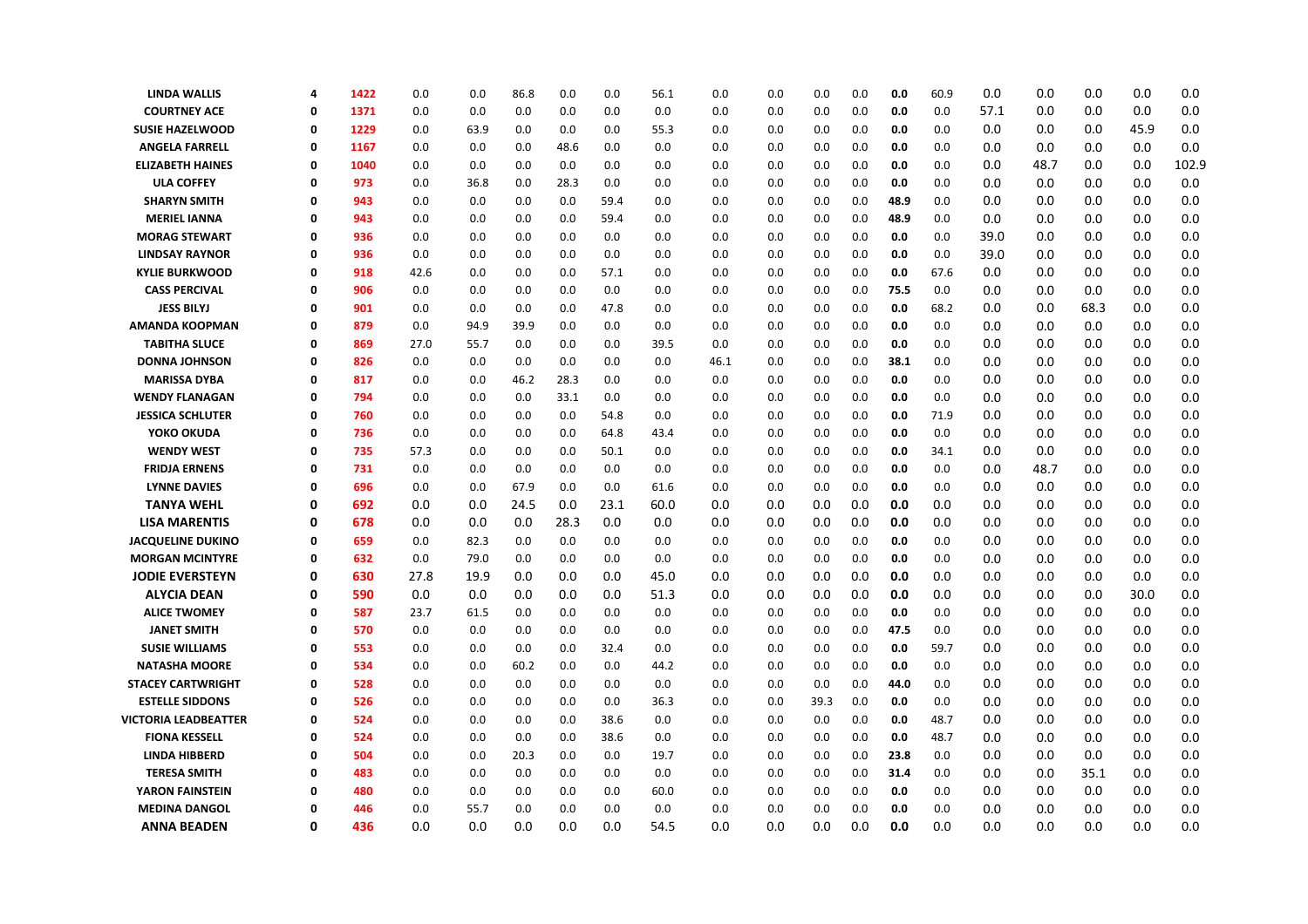| <b>SUSAN BIRTLES</b>          | $\Omega$    | 432 | 0.0  | 0.0  | 0.0   | 0.0 | 0.0  | 0.0  | 0.0  | 67.4 | 0.0 | 0.0  | 0.0  | 0.0  | 0.0 | 0.0 | 54.1 | 0.0  | 0.0  |  |
|-------------------------------|-------------|-----|------|------|-------|-----|------|------|------|------|-----|------|------|------|-----|-----|------|------|------|--|
| <b>DEB NICHOLL</b>            | $\Omega$    | 429 | 0.0  | 6.8  | 51.8  | 0.0 | 0.0  | 0.0  | 0.0  | 0.0  | 0.0 | 0.0  | 0.0  | 36.5 | 0.0 | 0.0 | 0.0  | 0.0  | 0.0  |  |
| <b>NATASHA WHITEOAK</b>       | $\mathbf 0$ | 424 | 0.0  | 0.0  | 0.0   | 0.0 | 0.0  | 0.0  | 0.0  | 0.0  | 0.0 | 0.0  | 0.0  | 70.7 | 0.0 | 0.0 | 0.0  | 0.0  | 0.0  |  |
| <b>ALISON ESSERY</b>          | 0           | 415 | 0.0  | 0.0  | 0.0   | 0.0 | 0.0  | 0.0  | 0.0  | 0.0  | 0.0 | 0.0  | 34.6 | 0.0  | 0.0 | 0.0 | 0.0  | 0.0  | 0.0  |  |
| <b>KYLIE STOREY</b>           | $\Omega$    | 415 | 0.0  | 0.0  | 0.0   | 0.0 | 37.0 | 0.0  | 0.0  | 48.2 | 0.0 | 0.0  | 0.0  | 0.0  | 0.0 | 0.0 | 0.0  | 0.0  | 0.0  |  |
| <b>CHEYENNE MOREAU</b>        | $\Omega$    | 414 | 45.0 | 0.0  | 0.0   | 0.0 | 0.0  | 29.2 | 0.0  | 0.0  | 0.0 | 0.0  | 0.0  | 0.0  | 0.0 | 0.0 | 0.0  | 0.0  | 0.0  |  |
| <b>KATINA WOODS</b>           | $\Omega$    | 411 | 0.0  | 0.0  | 0.0   | 0.0 | 0.0  | 0.0  | 51.4 | 0.0  | 0.0 | 0.0  | 0.0  | 0.0  | 0.0 | 0.0 | 0.0  | 0.0  | 0.0  |  |
| <b>ANGE HAGAN</b>             | $\mathbf 0$ | 406 | 0.0  | 0.0  | 0.0   | 0.0 | 0.0  | 0.0  | 0.0  | 0.0  | 0.0 | 0.0  | 0.0  | 0.0  | 0.0 | 0.0 | 0.0  | 67.6 | 0.0  |  |
| <b>MARION BURRILL</b>         | $\Omega$    | 404 | 0.0  | 0.0  | 0.0   | 0.0 | 0.0  | 50.5 | 0.0  | 0.0  | 0.0 | 0.0  | 0.0  | 0.0  | 0.0 | 0.0 | 0.0  | 0.0  | 0.0  |  |
| <b>CATH CARKEET</b>           | $\Omega$    | 404 | 0.0  | 0.0  | 0.0   | 0.0 | 0.0  | 50.5 | 0.0  | 0.0  | 0.0 | 0.0  | 0.0  | 0.0  | 0.0 | 0.0 | 0.0  | 0.0  | 0.0  |  |
| <b>KAY BYRNE</b>              | $\mathbf 0$ | 404 | 0.0  | 0.0  | 0.0   | 0.0 | 0.0  | 50.5 | 0.0  | 0.0  | 0.0 | 0.0  | 0.0  | 0.0  | 0.0 | 0.0 | 0.0  | 0.0  | 0.0  |  |
| <b>TEGAN FRASER</b>           | $\Omega$    | 398 | 0.0  | 0.0  | 0.0   | 0.0 | 66.3 | 0.0  | 0.0  | 0.0  | 0.0 | 0.0  | 0.0  | 0.0  | 0.0 | 0.0 | 0.0  | 0.0  | 0.0  |  |
| <b>CHRISTOPHER KALMAN</b>     | 0           | 398 | 0.0  | 0.0  | 0.0   | 0.0 | 0.0  | 0.0  | 0.0  | 0.0  | 0.0 | 0.0  | 33.2 | 0.0  | 0.0 | 0.0 | 0.0  | 0.0  | 0.0  |  |
| <b>KYLIE COOPER</b>           | 12          | 397 | 0.0  | 19.9 | 0.0   | 0.0 | 0.0  | 0.0  | 0.0  | 0.0  | 0.0 | 0.0  | 0.0  | 0.0  | 0.0 | 0.0 | 0.0  | 0.0  | 0.0  |  |
| <b>LEAH SOLYOM</b>            | 0           | 392 | 0.0  | 0.0  | 0.0   | 0.0 | 0.0  | 49.0 | 0.0  | 0.0  | 0.0 | 0.0  | 0.0  | 0.0  | 0.0 | 0.0 | 0.0  | 0.0  | 0.0  |  |
| <b>MELODY PUCKRIDGE</b>       | $\Omega$    | 384 | 0.0  | 0.0  | 0.0   | 0.0 | 64.0 | 0.0  | 0.0  | 0.0  | 0.0 | 0.0  | 0.0  | 0.0  | 0.0 | 0.0 | 0.0  | 0.0  | 0.0  |  |
| <b>KAILEE COSTELLO</b>        | $\Omega$    | 381 | 16.4 | 0.0  | 0.0   | 0.0 | 0.0  | 39.5 | 0.0  | 0.0  | 0.0 | 0.0  | 0.0  | 0.0  | 0.0 | 0.0 | 0.0  | 0.0  | 0.0  |  |
| <b>WILLOW ANDERSON</b>        | $\Omega$    | 377 | 0.0  | 0.0  | 0.0   | 0.0 | 0.0  | 0.0  | 0.0  | 0.0  | 0.0 | 0.0  | 0.0  | 0.0  | 0.0 | 0.0 | 43.7 | 0.0  | 82.0 |  |
| <b>DENA GALBRAITH-SNEDIC</b>  | $\Omega$    | 373 | 0.0  | 0.0  | 64.4  | 0.0 | 0.0  | 0.0  | 0.0  | 0.0  | 0.0 | 0.0  | 0.0  | 0.0  | 0.0 | 0.0 | 59.8 | 0.0  | 0.0  |  |
| <b>ASHLEE O'NEILL</b>         | $\Omega$    | 368 | 0.0  | 0.0  | 25.9  | 0.0 | 0.0  | 36.3 | 0.0  | 0.0  | 0.0 | 0.0  | 0.0  | 0.0  | 0.0 | 0.0 | 0.0  | 0.0  | 0.0  |  |
| <b>TAMARA BAULD</b>           | $\Omega$    | 361 | 0.0  | 0.0  | 36.4  | 0.0 | 0.0  | 0.0  | 0.0  | 0.0  | 0.0 | 0.0  | 0.0  | 42.0 | 0.0 | 0.0 | 0.0  | 0.0  | 0.0  |  |
| <b>RUTH LAENEN</b>            | $\Omega$    | 359 | 0.0  | 0.0  | 0.0   | 0.0 | 0.0  | 0.0  | 0.0  | 0.0  | 0.0 | 0.0  | 0.0  | 0.0  | 0.0 | 0.0 | 59.8 | 30.0 | 0.0  |  |
| <b>MELISSA BRAUN</b>          | $\Omega$    | 347 | 0.0  | 0.0  | 0.0   | 0.0 | 0.0  | 0.0  | 43.4 | 0.0  | 0.0 | 0.0  | 0.0  | 0.0  | 0.0 | 0.0 | 0.0  | 0.0  | 0.0  |  |
| <b>CHANTAL DONNELLY</b>       | $\Omega$    | 344 | 0.0  | 0.0  | 0.0   | 0.0 | 0.0  | 0.0  | 0.0  | 0.0  | 0.0 | 0.0  | 0.0  | 57.3 | 0.0 | 0.0 | 0.0  | 0.0  | 0.0  |  |
| <b>ANNE CUNNINGHAM</b>        | 0           | 344 | 0.0  | 0.0  | 0.0   | 0.0 | 0.0  | 0.0  | 0.0  | 33.0 | 0.0 | 0.0  | 0.0  | 35.3 | 0.0 | 0.0 | 0.0  | 0.0  | 0.0  |  |
| <b>NIKKI DAVIDSON</b>         | 0           | 340 | 0.0  | 0.0  | 0.0   | 0.0 | 0.0  | 0.0  | 0.0  | 0.0  | 0.0 | 0.0  | 0.0  | 56.7 | 0.0 | 0.0 | 0.0  | 0.0  | 0.0  |  |
| <b>EMMA ST PIERRE</b>         | $\mathbf 0$ | 339 | 0.0  | 0.0  | 40.6  | 0.0 | 36.2 | 0.0  | 0.0  | 0.0  | 0.0 | 0.0  | 0.0  | 0.0  | 0.0 | 0.0 | 0.0  | 0.0  | 0.0  |  |
| <b>TARA CLARK</b>             | $\mathbf 0$ | 339 | 0.0  | 0.0  | 40.6  | 0.0 | 36.2 | 0.0  | 0.0  | 0.0  | 0.0 | 0.0  | 0.0  | 0.0  | 0.0 | 0.0 | 0.0  | 0.0  | 0.0  |  |
| <b>HEATHER FEARBY-ROBERTS</b> | $\Omega$    | 338 | 0.0  | 0.0  | 0.0   | 0.0 | 56.3 | 0.0  | 0.0  | 0.0  | 0.0 | 0.0  | 0.0  | 0.0  | 0.0 | 0.0 | 0.0  | 0.0  | 0.0  |  |
| <b>BRADY SCHULZ</b>           | $\mathbf 0$ | 338 | 0.0  | 0.0  | 0.0   | 0.0 | 56.3 | 0.0  | 0.0  | 0.0  | 0.0 | 0.0  | 0.0  | 0.0  | 0.0 | 0.0 | 0.0  | 0.0  | 0.0  |  |
| <b>LOUISA GODDARD</b>         | 0           | 338 | 0.0  | 0.0  | 0.0   | 0.0 | 56.3 | 0.0  | 0.0  | 0.0  | 0.0 | 0.0  | 0.0  | 0.0  | 0.0 | 0.0 | 0.0  | 0.0  | 0.0  |  |
| <b>BELINDA HIGGS</b>          | $\Omega$    | 335 | 0.0  | 0.0  | 0.0   | 0.0 | 0.0  | 0.0  | 0.0  | 0.0  | 0.0 | 0.0  | 28.0 | 0.0  | 0.0 | 0.0 | 0.0  | 0.0  | 0.0  |  |
| <b>LUCY SHEWELL</b>           | $\Omega$    | 334 | 0.0  | 0.0  | 111.3 | 0.0 | 0.0  | 0.0  | 0.0  | 0.0  | 0.0 | 0.0  | 0.0  | 0.0  | 0.0 | 0.0 | 0.0  | 0.0  | 0.0  |  |
| <b>LEAH GUSTAFSON</b>         | $\mathbf 0$ | 331 | 16.4 | 27.6 | 0.0   | 0.0 | 0.0  | 0.0  | 0.0  | 0.0  | 0.0 | 14.7 | 0.0  | 0.0  | 0.0 | 0.0 | 0.0  | 0.0  | 0.0  |  |
| <b>CHARLOTTE OLIVER</b>       | $\mathbf 0$ | 316 | 0.0  | 0.0  | 0.0   | 0.0 | 0.0  | 39.5 | 0.0  | 0.0  | 0.0 | 0.0  | 0.0  | 0.0  | 0.0 | 0.0 | 0.0  | 0.0  | 0.0  |  |
| <b>ALEXINA JOHNSON</b>        | 0           | 310 | 0.0  | 0.0  | 0.0   | 0.0 | 0.0  | 0.0  | 0.0  | 0.0  | 0.0 | 0.0  | 0.0  | 0.0  | 0.0 | 0.0 | 0.0  | 51.7 | 0.0  |  |
| <b>FIONA GALLAGHER</b>        | $\Omega$    | 300 | 0.0  | 0.0  | 25.9  | 0.0 | 0.0  | 0.0  | 0.0  | 0.0  | 0.0 | 0.0  | 0.0  | 0.0  | 0.0 | 0.0 | 74.0 | 0.0  | 0.0  |  |
| <b>JANE REVELL</b>            | 0           | 295 | 0.0  | 36.8 | 0.0   | 0.0 | 0.0  | 0.0  | 0.0  | 0.0  | 0.0 | 0.0  | 0.0  | 0.0  | 0.0 | 0.0 | 0.0  | 0.0  | 0.0  |  |
| <b>LUCY COLDWELL</b>          | $\Omega$    | 295 | 73.6 | 0.0  | 0.0   | 0.0 | 0.0  | 0.0  | 0.0  | 0.0  | 0.0 | 0.0  | 0.0  | 0.0  | 0.0 | 0.0 | 0.0  | 0.0  | 0.0  |  |
| <b>LINDA EARLE</b>            | $\Omega$    | 293 | 0.0  | 0.0  | 33.6  | 0.0 | 0.0  | 0.0  | 0.0  | 0.0  | 0.0 | 0.0  | 0.0  | 0.0  | 0.0 | 0.0 | 0.0  | 0.0  | 64.1 |  |
| <b>CATHERINE DUCHOCK</b>      | $\Omega$    | 292 | 0.0  | 0.0  | 0.0   | 0.0 | 0.0  | 0.0  | 0.0  | 0.0  | 0.0 | 0.0  | 0.0  | 48.7 | 0.0 | 0.0 | 0.0  | 0.0  | 0.0  |  |
| <b>TAMARA THOROGOOD</b>       | 0           | 292 | 0.0  | 0.0  | 0.0   | 0.0 | 0.0  | 0.0  | 0.0  | 0.0  | 0.0 | 0.0  | 0.0  | 48.7 | 0.0 | 0.0 | 0.0  | 0.0  | 0.0  |  |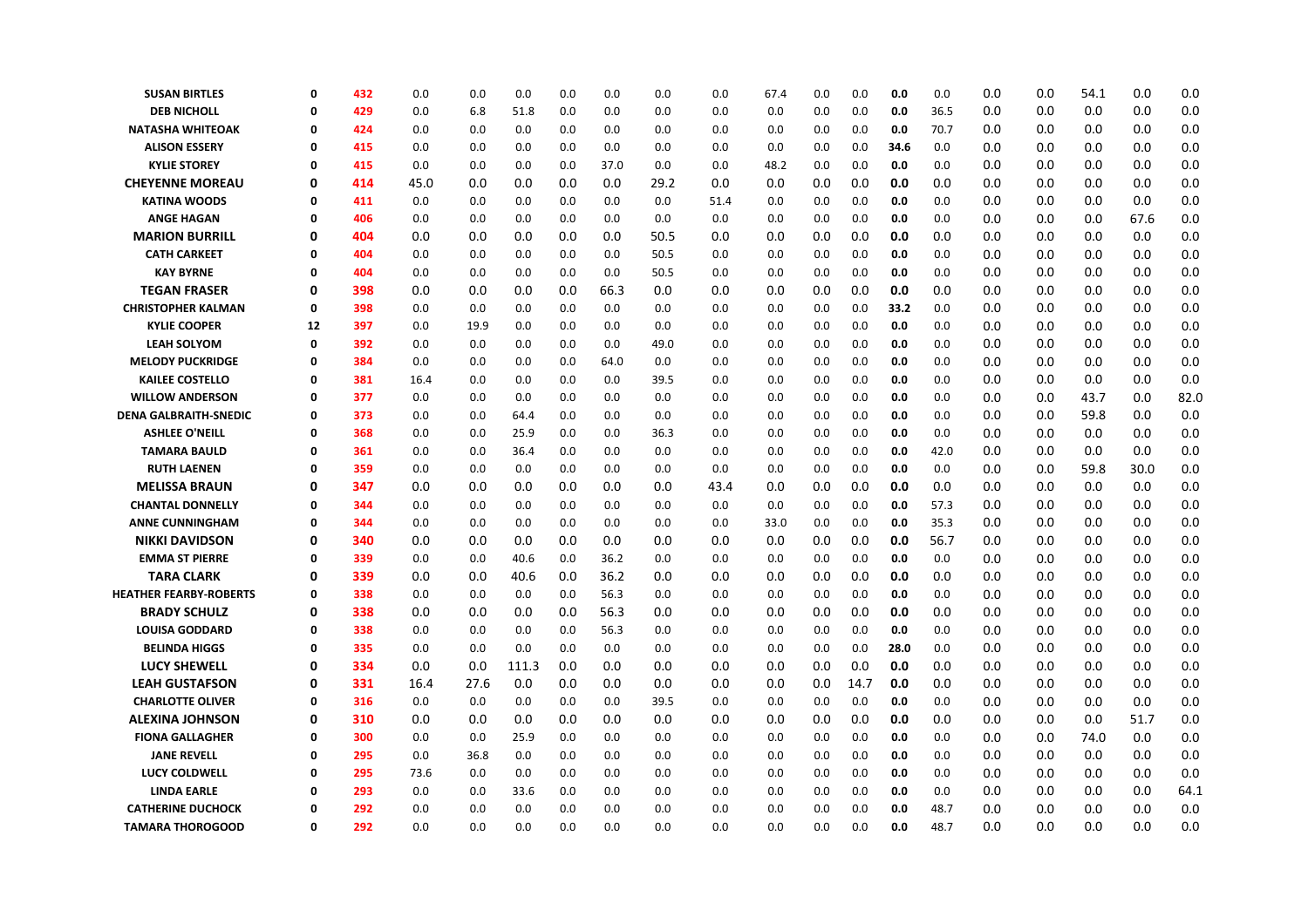| 0.0<br>0.0<br><b>CHEYENNE NICHOLSON</b><br>0<br>291<br>0.0<br>0.0<br>0.0<br>0.0<br>0.0<br>36.3<br>0.0<br>0.0<br>0.0<br>0.0<br>0.0<br><b>GIN ANSTICE</b><br>0.0<br>30.8<br>0.0<br>0.0<br>0.0<br>282<br>0.0<br>0.0<br>0.0<br>0.0<br>16.5<br>0.0<br>0.0<br>0.0<br>4<br>0.0<br><b>LISA JONES</b><br>280<br>0.0<br>0.0<br>44.8<br>0.0<br>0.0<br>0.0<br>0.0<br>0.0<br>0.0<br>0.0<br>0.0<br>0.0<br>0<br>0.0<br><b>YVETTE ROE</b><br>0<br>280<br>0.0<br>0.0<br>0.0<br>0.0<br>0.0<br>0.0<br>0.0<br>0.0<br>0.0<br>44.8<br>0.0<br>0.0<br>0.0<br><b>MICHELLE QUIGLEY</b><br>0<br>280<br>0.0<br>0.0<br>44.8<br>0.0<br>0.0<br>0.0<br>0.0<br>0.0<br>0.0<br>0.0<br>0.0<br>0.0<br>0.0<br><b>LAUREN MCCONNELL</b><br>0<br>280<br>0.0<br>0.0<br>44.8<br>0.0<br>0.0<br>0.0<br>0.0<br>0.0<br>0.0<br>0.0<br>0.0<br>0.0<br>0.0<br><b>SANDY KEYS</b><br>0.0<br>0.0<br>0.0<br>0.0<br>0<br>279<br>0.0<br>34.9<br>0.0<br>0.0<br>0.0<br>0.0<br>0.0<br>0.0<br>0.0<br><b>JENNY KEYS</b><br>0<br>279<br>0.0<br>34.9<br>0.0<br>0.0<br>0.0<br>0.0<br>0.0<br>0.0<br>0.0<br>0.0<br>0.0<br>0.0<br>0.0<br><b>RACHEL RAE</b><br>0<br>279<br>0.0<br>34.9<br>0.0<br>0.0<br>0.0<br>0.0<br>0.0<br>0.0<br>0.0<br>0.0<br>0.0<br>0.0<br><b>AMIE MUNSON</b><br>0<br>279<br>0.0<br>0.0<br>0.0<br>0.0<br>0.0<br>0.0<br>0.0<br>0.0<br>0.0<br>0.0<br>0.0<br>46.4<br>0.0<br>0.0<br><b>SARA CREAMER</b><br>0<br>275<br>0.0<br>0.0<br>0.0<br>0.0<br>0.0<br>0.0<br>0.0<br>0.0<br>0.0<br>0.0<br>34.4<br>0.0<br>275<br>0.0<br>0.0<br>0.0<br><b>MADDISON ANDREWS</b><br>68.7<br>0.0<br>0.0<br>0.0<br>0.0<br>0.0<br>0.0<br>0.0<br>0.0<br>0.0<br>0<br>$\mathbf{0}$<br>0.0<br>68.8<br>0.0<br>0.0<br>0.0<br><b>AMY LANGFORD-ELY</b><br>275<br>0.0<br>0.0<br>0.0<br>0.0<br>0.0<br>0.0<br>0.0<br>0.0<br>0<br>272<br>0.0<br>0.0<br>0.0<br>0.0<br>0.0<br>0.0<br>0.0<br>0.0<br>0.0<br>0.0<br><b>JACQUELINE TAYLOR</b><br>0.0<br>0.0<br>0.0<br>0<br>0.0<br>272<br>0.0<br>0.0<br>0.0<br>0.0<br>0.0<br>0.0<br>0.0<br>0.0<br>0.0<br>0.0<br>0.0<br>0.0<br><b>ANGELA GRAY</b><br><b>DAISEY MELVILLE</b><br>272<br>0.0<br>0.0<br>0.0<br>0.0<br>0.0<br>0.0<br>0.0<br>0.0<br>0.0<br>0.0<br>0.0<br>0<br>0.0<br>0.0<br>0.0<br>0.0<br>0.0<br><b>NICOLE YAGUCHI</b><br>0<br>272<br>0.0<br>0.0<br>0.0<br>0.0<br>0.0<br>0.0<br>0.0<br>0.0<br>0.0<br>0.0<br>0.0<br><b>ALIESHA GRAY</b><br>0<br>272<br>0.0<br>0.0<br>0.0<br>0.0<br>0.0<br>0.0<br>0.0<br>0.0<br>0.0<br>0.0<br>0.0<br>0.0<br><b>JOANNE SLATTER</b><br>0<br>271<br>0.0<br>0.0<br>0.0<br>0.0<br>0.0<br>0.0<br>33.9<br>0.0<br>0.0<br>0.0<br>0.0<br>0.0<br>0.0 | 0.0<br>0.0<br>0.0<br>0.0<br>0.0 | 0.0<br>0.0<br>48.4<br>48.4 | 0.0<br>0.0<br>0.0 | 0.0<br>0.0<br>0.0 |
|---------------------------------------------------------------------------------------------------------------------------------------------------------------------------------------------------------------------------------------------------------------------------------------------------------------------------------------------------------------------------------------------------------------------------------------------------------------------------------------------------------------------------------------------------------------------------------------------------------------------------------------------------------------------------------------------------------------------------------------------------------------------------------------------------------------------------------------------------------------------------------------------------------------------------------------------------------------------------------------------------------------------------------------------------------------------------------------------------------------------------------------------------------------------------------------------------------------------------------------------------------------------------------------------------------------------------------------------------------------------------------------------------------------------------------------------------------------------------------------------------------------------------------------------------------------------------------------------------------------------------------------------------------------------------------------------------------------------------------------------------------------------------------------------------------------------------------------------------------------------------------------------------------------------------------------------------------------------------------------------------------------------------------------------------------------------------------------------------------------------------------------------------------------------------------------------------------------------------------------------------------------------------------------------------------------------------------------------------------------------------------------------------------------------------------------------------------------------------------------------------------------------------------------|---------------------------------|----------------------------|-------------------|-------------------|
|                                                                                                                                                                                                                                                                                                                                                                                                                                                                                                                                                                                                                                                                                                                                                                                                                                                                                                                                                                                                                                                                                                                                                                                                                                                                                                                                                                                                                                                                                                                                                                                                                                                                                                                                                                                                                                                                                                                                                                                                                                                                                                                                                                                                                                                                                                                                                                                                                                                                                                                                       |                                 |                            |                   |                   |
|                                                                                                                                                                                                                                                                                                                                                                                                                                                                                                                                                                                                                                                                                                                                                                                                                                                                                                                                                                                                                                                                                                                                                                                                                                                                                                                                                                                                                                                                                                                                                                                                                                                                                                                                                                                                                                                                                                                                                                                                                                                                                                                                                                                                                                                                                                                                                                                                                                                                                                                                       |                                 |                            |                   |                   |
|                                                                                                                                                                                                                                                                                                                                                                                                                                                                                                                                                                                                                                                                                                                                                                                                                                                                                                                                                                                                                                                                                                                                                                                                                                                                                                                                                                                                                                                                                                                                                                                                                                                                                                                                                                                                                                                                                                                                                                                                                                                                                                                                                                                                                                                                                                                                                                                                                                                                                                                                       |                                 |                            |                   |                   |
|                                                                                                                                                                                                                                                                                                                                                                                                                                                                                                                                                                                                                                                                                                                                                                                                                                                                                                                                                                                                                                                                                                                                                                                                                                                                                                                                                                                                                                                                                                                                                                                                                                                                                                                                                                                                                                                                                                                                                                                                                                                                                                                                                                                                                                                                                                                                                                                                                                                                                                                                       |                                 |                            | 0.0               | 0.0               |
|                                                                                                                                                                                                                                                                                                                                                                                                                                                                                                                                                                                                                                                                                                                                                                                                                                                                                                                                                                                                                                                                                                                                                                                                                                                                                                                                                                                                                                                                                                                                                                                                                                                                                                                                                                                                                                                                                                                                                                                                                                                                                                                                                                                                                                                                                                                                                                                                                                                                                                                                       |                                 | 48.4                       | 0.0               | 0.0               |
|                                                                                                                                                                                                                                                                                                                                                                                                                                                                                                                                                                                                                                                                                                                                                                                                                                                                                                                                                                                                                                                                                                                                                                                                                                                                                                                                                                                                                                                                                                                                                                                                                                                                                                                                                                                                                                                                                                                                                                                                                                                                                                                                                                                                                                                                                                                                                                                                                                                                                                                                       | 0.0                             | 48.4                       | 0.0               | 0.0               |
|                                                                                                                                                                                                                                                                                                                                                                                                                                                                                                                                                                                                                                                                                                                                                                                                                                                                                                                                                                                                                                                                                                                                                                                                                                                                                                                                                                                                                                                                                                                                                                                                                                                                                                                                                                                                                                                                                                                                                                                                                                                                                                                                                                                                                                                                                                                                                                                                                                                                                                                                       | 0.0                             | 0.0                        | 0.0               | 0.0               |
|                                                                                                                                                                                                                                                                                                                                                                                                                                                                                                                                                                                                                                                                                                                                                                                                                                                                                                                                                                                                                                                                                                                                                                                                                                                                                                                                                                                                                                                                                                                                                                                                                                                                                                                                                                                                                                                                                                                                                                                                                                                                                                                                                                                                                                                                                                                                                                                                                                                                                                                                       | 0.0                             | 0.0                        | 0.0               | 0.0               |
|                                                                                                                                                                                                                                                                                                                                                                                                                                                                                                                                                                                                                                                                                                                                                                                                                                                                                                                                                                                                                                                                                                                                                                                                                                                                                                                                                                                                                                                                                                                                                                                                                                                                                                                                                                                                                                                                                                                                                                                                                                                                                                                                                                                                                                                                                                                                                                                                                                                                                                                                       | 0.0                             | 0.0                        | 0.0               | 0.0               |
|                                                                                                                                                                                                                                                                                                                                                                                                                                                                                                                                                                                                                                                                                                                                                                                                                                                                                                                                                                                                                                                                                                                                                                                                                                                                                                                                                                                                                                                                                                                                                                                                                                                                                                                                                                                                                                                                                                                                                                                                                                                                                                                                                                                                                                                                                                                                                                                                                                                                                                                                       | 0.0                             | 0.0                        | 0.0               | 0.0               |
|                                                                                                                                                                                                                                                                                                                                                                                                                                                                                                                                                                                                                                                                                                                                                                                                                                                                                                                                                                                                                                                                                                                                                                                                                                                                                                                                                                                                                                                                                                                                                                                                                                                                                                                                                                                                                                                                                                                                                                                                                                                                                                                                                                                                                                                                                                                                                                                                                                                                                                                                       | 0.0                             | 0.0                        | 0.0               | 0.0               |
|                                                                                                                                                                                                                                                                                                                                                                                                                                                                                                                                                                                                                                                                                                                                                                                                                                                                                                                                                                                                                                                                                                                                                                                                                                                                                                                                                                                                                                                                                                                                                                                                                                                                                                                                                                                                                                                                                                                                                                                                                                                                                                                                                                                                                                                                                                                                                                                                                                                                                                                                       | 0.0                             | 0.0                        | 0.0               | 0.0               |
|                                                                                                                                                                                                                                                                                                                                                                                                                                                                                                                                                                                                                                                                                                                                                                                                                                                                                                                                                                                                                                                                                                                                                                                                                                                                                                                                                                                                                                                                                                                                                                                                                                                                                                                                                                                                                                                                                                                                                                                                                                                                                                                                                                                                                                                                                                                                                                                                                                                                                                                                       | 0.0                             | 0.0                        | 0.0               | 0.0               |
|                                                                                                                                                                                                                                                                                                                                                                                                                                                                                                                                                                                                                                                                                                                                                                                                                                                                                                                                                                                                                                                                                                                                                                                                                                                                                                                                                                                                                                                                                                                                                                                                                                                                                                                                                                                                                                                                                                                                                                                                                                                                                                                                                                                                                                                                                                                                                                                                                                                                                                                                       | 0.0                             | 0.0                        | 45.3              | 0.0               |
|                                                                                                                                                                                                                                                                                                                                                                                                                                                                                                                                                                                                                                                                                                                                                                                                                                                                                                                                                                                                                                                                                                                                                                                                                                                                                                                                                                                                                                                                                                                                                                                                                                                                                                                                                                                                                                                                                                                                                                                                                                                                                                                                                                                                                                                                                                                                                                                                                                                                                                                                       | 0.0                             | 0.0                        | 45.3              | 0.0               |
|                                                                                                                                                                                                                                                                                                                                                                                                                                                                                                                                                                                                                                                                                                                                                                                                                                                                                                                                                                                                                                                                                                                                                                                                                                                                                                                                                                                                                                                                                                                                                                                                                                                                                                                                                                                                                                                                                                                                                                                                                                                                                                                                                                                                                                                                                                                                                                                                                                                                                                                                       | 0.0                             | 0.0                        | 45.3              | 0.0               |
|                                                                                                                                                                                                                                                                                                                                                                                                                                                                                                                                                                                                                                                                                                                                                                                                                                                                                                                                                                                                                                                                                                                                                                                                                                                                                                                                                                                                                                                                                                                                                                                                                                                                                                                                                                                                                                                                                                                                                                                                                                                                                                                                                                                                                                                                                                                                                                                                                                                                                                                                       | 0.0                             | 0.0                        | 45.3              | 0.0               |
|                                                                                                                                                                                                                                                                                                                                                                                                                                                                                                                                                                                                                                                                                                                                                                                                                                                                                                                                                                                                                                                                                                                                                                                                                                                                                                                                                                                                                                                                                                                                                                                                                                                                                                                                                                                                                                                                                                                                                                                                                                                                                                                                                                                                                                                                                                                                                                                                                                                                                                                                       | 0.0                             | 0.0                        | 45.3              | 0.0               |
|                                                                                                                                                                                                                                                                                                                                                                                                                                                                                                                                                                                                                                                                                                                                                                                                                                                                                                                                                                                                                                                                                                                                                                                                                                                                                                                                                                                                                                                                                                                                                                                                                                                                                                                                                                                                                                                                                                                                                                                                                                                                                                                                                                                                                                                                                                                                                                                                                                                                                                                                       | 0.0                             | 0.0                        | 0.0               | 0.0               |
| <b>MEGAN MENNER</b><br>0<br>268<br>43.4<br>0.0<br>31.5<br>0.0<br>0.0<br>0.0<br>0.0<br>0.0<br>0.0<br>0.0<br>0.0<br>0.0<br>0.0                                                                                                                                                                                                                                                                                                                                                                                                                                                                                                                                                                                                                                                                                                                                                                                                                                                                                                                                                                                                                                                                                                                                                                                                                                                                                                                                                                                                                                                                                                                                                                                                                                                                                                                                                                                                                                                                                                                                                                                                                                                                                                                                                                                                                                                                                                                                                                                                          | 0.0                             | 0.0                        | 0.0               | 0.0               |
| 0.0<br>0.0<br><b>HANNAH WALLIS</b><br>260<br>0.0<br>0.0<br>86.8<br>0.0<br>0.0<br>0.0<br>0.0<br>0.0<br>0.0<br>0.0<br>0.0<br>0                                                                                                                                                                                                                                                                                                                                                                                                                                                                                                                                                                                                                                                                                                                                                                                                                                                                                                                                                                                                                                                                                                                                                                                                                                                                                                                                                                                                                                                                                                                                                                                                                                                                                                                                                                                                                                                                                                                                                                                                                                                                                                                                                                                                                                                                                                                                                                                                          | 0.0                             | 0.0                        | 0.0               | 0.0               |
| 0.0<br>0.0<br>0.0<br>0.0<br><b>MICHELLE MARTINEZ</b><br>0<br>257<br>0.0<br>25.9<br>0.0<br>0.0<br>0.0<br>0.0<br>0.0<br>0.0<br>0.0                                                                                                                                                                                                                                                                                                                                                                                                                                                                                                                                                                                                                                                                                                                                                                                                                                                                                                                                                                                                                                                                                                                                                                                                                                                                                                                                                                                                                                                                                                                                                                                                                                                                                                                                                                                                                                                                                                                                                                                                                                                                                                                                                                                                                                                                                                                                                                                                      | 0.0                             | 59.8                       | 0.0               | 0.0               |
| 253<br>0.0<br>0.0<br><b>JENNIFER WARRENDER</b><br>0<br>0.0<br>0.0<br>0.0<br>0.0<br>0.0<br>31.6<br>0.0<br>0.0<br>0.0<br>0.0<br>0.0                                                                                                                                                                                                                                                                                                                                                                                                                                                                                                                                                                                                                                                                                                                                                                                                                                                                                                                                                                                                                                                                                                                                                                                                                                                                                                                                                                                                                                                                                                                                                                                                                                                                                                                                                                                                                                                                                                                                                                                                                                                                                                                                                                                                                                                                                                                                                                                                     | 0.0                             | 0.0                        | 0.0               | 0.0               |
| <b>JILL TAFT</b><br>0<br>0.0<br>0.0<br>0.0<br>0.0<br>0.0<br>0.0<br>0.0<br>0.0<br>0.0<br>0.0<br>250<br>0.0<br>41.6<br>0.0                                                                                                                                                                                                                                                                                                                                                                                                                                                                                                                                                                                                                                                                                                                                                                                                                                                                                                                                                                                                                                                                                                                                                                                                                                                                                                                                                                                                                                                                                                                                                                                                                                                                                                                                                                                                                                                                                                                                                                                                                                                                                                                                                                                                                                                                                                                                                                                                              | 0.0                             | 0.0                        | 0.0               | 0.0               |
| 0.0<br><b>CHARLOTTE PARKER</b><br>0<br>250<br>0.0<br>0.0<br>39.9<br>0.0<br>0.0<br>0.0<br>0.0<br>0.0<br>0.0<br>0.0<br>0.0<br>0.0                                                                                                                                                                                                                                                                                                                                                                                                                                                                                                                                                                                                                                                                                                                                                                                                                                                                                                                                                                                                                                                                                                                                                                                                                                                                                                                                                                                                                                                                                                                                                                                                                                                                                                                                                                                                                                                                                                                                                                                                                                                                                                                                                                                                                                                                                                                                                                                                       | 0.0                             | 0.0                        | 0.0               | 43.3              |
| <b>REBEKAH PARKER</b><br>250<br>0.0<br>0.0<br>39.9<br>0.0<br>0.0<br>0.0<br>0.0<br>0.0<br>0.0<br>0.0<br>0.0<br>0.0<br>0.0<br>0                                                                                                                                                                                                                                                                                                                                                                                                                                                                                                                                                                                                                                                                                                                                                                                                                                                                                                                                                                                                                                                                                                                                                                                                                                                                                                                                                                                                                                                                                                                                                                                                                                                                                                                                                                                                                                                                                                                                                                                                                                                                                                                                                                                                                                                                                                                                                                                                         | 0.0                             | 0.0                        | 0.0               | 43.3              |
| 0<br>0.0<br>0.0<br>0.0<br>0.0<br>0.0<br>0.0<br>0.0<br>0.0<br>0.0<br>0.0<br><b>MADELYN MACQUEEN</b><br>249<br>0.0<br>0.0<br>0.0                                                                                                                                                                                                                                                                                                                                                                                                                                                                                                                                                                                                                                                                                                                                                                                                                                                                                                                                                                                                                                                                                                                                                                                                                                                                                                                                                                                                                                                                                                                                                                                                                                                                                                                                                                                                                                                                                                                                                                                                                                                                                                                                                                                                                                                                                                                                                                                                        | 16.6                            | 0.0                        | 0.0               | 0.0               |
| 82.3<br>0.0<br><b>DEBBIE GORDON</b><br>0<br>247<br>0.0<br>0.0<br>0.0<br>0.0<br>0.0<br>0.0<br>0.0<br>0.0<br>0.0<br>0.0<br>0.0                                                                                                                                                                                                                                                                                                                                                                                                                                                                                                                                                                                                                                                                                                                                                                                                                                                                                                                                                                                                                                                                                                                                                                                                                                                                                                                                                                                                                                                                                                                                                                                                                                                                                                                                                                                                                                                                                                                                                                                                                                                                                                                                                                                                                                                                                                                                                                                                          | 0.0                             | 0.0                        | 0.0               | 0.0               |
| 0.0<br><b>MELISSA POLKINGHORNE</b><br>30.0<br>0.0<br>0<br>0.0<br>0.0<br>0.0<br>0.0<br>0.0<br>0.0<br>0.0<br>0.0<br>0.0<br>0.0<br>240                                                                                                                                                                                                                                                                                                                                                                                                                                                                                                                                                                                                                                                                                                                                                                                                                                                                                                                                                                                                                                                                                                                                                                                                                                                                                                                                                                                                                                                                                                                                                                                                                                                                                                                                                                                                                                                                                                                                                                                                                                                                                                                                                                                                                                                                                                                                                                                                   | 0.0                             | 0.0                        | 0.0               | 0.0               |
| 0.0<br><b>REBECCA STEWART</b><br>0.0<br>0.0<br>0.0<br>0<br>239<br>0.0<br>0.0<br>0.0<br>0.0<br>0.0<br>0.0<br>0.0<br>0.0<br>0.0                                                                                                                                                                                                                                                                                                                                                                                                                                                                                                                                                                                                                                                                                                                                                                                                                                                                                                                                                                                                                                                                                                                                                                                                                                                                                                                                                                                                                                                                                                                                                                                                                                                                                                                                                                                                                                                                                                                                                                                                                                                                                                                                                                                                                                                                                                                                                                                                         | 0.0                             | 79.7                       | 0.0               | 0.0               |
| 0.0<br>0<br>0.0<br>0.0<br>0.0<br>0.0<br><b>STEPHANIE CHAN</b><br>233<br>0.0<br>0.0<br>0.0<br>0.0<br>0.0<br>0.0<br>0.0<br>0.0                                                                                                                                                                                                                                                                                                                                                                                                                                                                                                                                                                                                                                                                                                                                                                                                                                                                                                                                                                                                                                                                                                                                                                                                                                                                                                                                                                                                                                                                                                                                                                                                                                                                                                                                                                                                                                                                                                                                                                                                                                                                                                                                                                                                                                                                                                                                                                                                          | 0.0                             | 38.9                       | 0.0               | 38.8              |
| <b>WENDY GLEESON</b><br>0<br>233<br>0.0<br>0.0<br>0.0<br>0.0<br>0.0<br>0.0<br>0.0<br>0.0<br>0.0<br>0.0<br>0.0<br>0.0<br>0.0                                                                                                                                                                                                                                                                                                                                                                                                                                                                                                                                                                                                                                                                                                                                                                                                                                                                                                                                                                                                                                                                                                                                                                                                                                                                                                                                                                                                                                                                                                                                                                                                                                                                                                                                                                                                                                                                                                                                                                                                                                                                                                                                                                                                                                                                                                                                                                                                           | 0.0                             | 0.0                        | 0.0               | 77.6              |
| 0.0<br><b>KIM BODLE</b><br>0<br>0.0<br>232<br>0.0<br>0.0<br>28.7<br>0.0<br>0.0<br>0.0<br>0.0<br>0.0<br>0.0<br>0.0<br>0.0                                                                                                                                                                                                                                                                                                                                                                                                                                                                                                                                                                                                                                                                                                                                                                                                                                                                                                                                                                                                                                                                                                                                                                                                                                                                                                                                                                                                                                                                                                                                                                                                                                                                                                                                                                                                                                                                                                                                                                                                                                                                                                                                                                                                                                                                                                                                                                                                              | 0.0                             | 0.0                        | 24.2              | 0.0               |
| <b>ZOE BODLE</b><br>232<br>28.7<br>0.0<br>0.0<br>0.0<br>0<br>0.0<br>0.0<br>0.0<br>0.0<br>0.0<br>0.0<br>0.0<br>0.0<br>0.0                                                                                                                                                                                                                                                                                                                                                                                                                                                                                                                                                                                                                                                                                                                                                                                                                                                                                                                                                                                                                                                                                                                                                                                                                                                                                                                                                                                                                                                                                                                                                                                                                                                                                                                                                                                                                                                                                                                                                                                                                                                                                                                                                                                                                                                                                                                                                                                                              | 0.0                             | 0.0                        | 24.2              | 0.0               |
| 232<br>0.0<br>0.0<br><b>RACHAEL WILLS</b><br>0.0<br>0.0<br>0.0<br>0.0<br>0.0<br>0.0<br>0.0<br>0.0<br>0.0<br>0.0<br>0.0<br>0                                                                                                                                                                                                                                                                                                                                                                                                                                                                                                                                                                                                                                                                                                                                                                                                                                                                                                                                                                                                                                                                                                                                                                                                                                                                                                                                                                                                                                                                                                                                                                                                                                                                                                                                                                                                                                                                                                                                                                                                                                                                                                                                                                                                                                                                                                                                                                                                           | 0.0                             | 44.6                       | 0.0               | 32.8              |
| <b>KATE GAZZARD</b><br>0.0<br>0.0<br>0.0<br>0.0<br>0<br>230<br>0.0<br>0.0<br>0.0<br>0.0<br>0.0<br>0.0<br>0.0<br>0.0<br>0.0                                                                                                                                                                                                                                                                                                                                                                                                                                                                                                                                                                                                                                                                                                                                                                                                                                                                                                                                                                                                                                                                                                                                                                                                                                                                                                                                                                                                                                                                                                                                                                                                                                                                                                                                                                                                                                                                                                                                                                                                                                                                                                                                                                                                                                                                                                                                                                                                            | 0.0                             | 0.0                        | 38.3              | 0.0               |
| 0.0<br>0.0<br><b>NICOLE MAXTED</b><br>0<br>229<br>0.0<br>0.0<br>0.0<br>0.0<br>0.0<br>0.0<br>28.6<br>0.0<br>0.0<br>0.0<br>0.0                                                                                                                                                                                                                                                                                                                                                                                                                                                                                                                                                                                                                                                                                                                                                                                                                                                                                                                                                                                                                                                                                                                                                                                                                                                                                                                                                                                                                                                                                                                                                                                                                                                                                                                                                                                                                                                                                                                                                                                                                                                                                                                                                                                                                                                                                                                                                                                                          | 0.0                             | 0.0                        | 0.0               | 0.0               |
| 0<br>227<br>0.0<br>0.0<br>0.0<br>37.8<br>0.0<br><b>MARIE PRYCE</b><br>0.0<br>0.0<br>0.0<br>0.0<br>0.0<br>0.0<br>0.0<br>0.0                                                                                                                                                                                                                                                                                                                                                                                                                                                                                                                                                                                                                                                                                                                                                                                                                                                                                                                                                                                                                                                                                                                                                                                                                                                                                                                                                                                                                                                                                                                                                                                                                                                                                                                                                                                                                                                                                                                                                                                                                                                                                                                                                                                                                                                                                                                                                                                                            | 0.0                             | 0.0                        | 0.0               | 0.0               |
| 0.0<br><b>MICHELLE PATTERSON</b><br>227<br>0.0<br>0.0<br>0.0<br>0.0<br>37.8<br>0<br>0.0<br>0.0<br>0.0<br>0.0<br>0.0<br>0.0<br>0.0                                                                                                                                                                                                                                                                                                                                                                                                                                                                                                                                                                                                                                                                                                                                                                                                                                                                                                                                                                                                                                                                                                                                                                                                                                                                                                                                                                                                                                                                                                                                                                                                                                                                                                                                                                                                                                                                                                                                                                                                                                                                                                                                                                                                                                                                                                                                                                                                     |                                 |                            |                   | 0.0               |
| 0.0<br><b>CAROLYN JONES</b><br>0<br>227<br>0.0<br>0.0<br>0.0<br>0.0<br>0.0<br>0.0<br>0.0<br>0.0<br>37.8<br>0.0<br>0.0<br>0.0                                                                                                                                                                                                                                                                                                                                                                                                                                                                                                                                                                                                                                                                                                                                                                                                                                                                                                                                                                                                                                                                                                                                                                                                                                                                                                                                                                                                                                                                                                                                                                                                                                                                                                                                                                                                                                                                                                                                                                                                                                                                                                                                                                                                                                                                                                                                                                                                          | 0.0                             | 0.0                        | 0.0               |                   |
| 0.0<br>0<br>0.0<br>0.0<br><b>ELIZABETH PARKER</b><br>224<br>0.0<br>0.0<br>31.5<br>0.0<br>0.0<br>0.0<br>0.0<br>0.0<br>0.0<br>0.0                                                                                                                                                                                                                                                                                                                                                                                                                                                                                                                                                                                                                                                                                                                                                                                                                                                                                                                                                                                                                                                                                                                                                                                                                                                                                                                                                                                                                                                                                                                                                                                                                                                                                                                                                                                                                                                                                                                                                                                                                                                                                                                                                                                                                                                                                                                                                                                                       | 0.0<br>0.0                      | 0.0<br>0.0                 | 0.0<br>0.0        | 0.0<br>43.3       |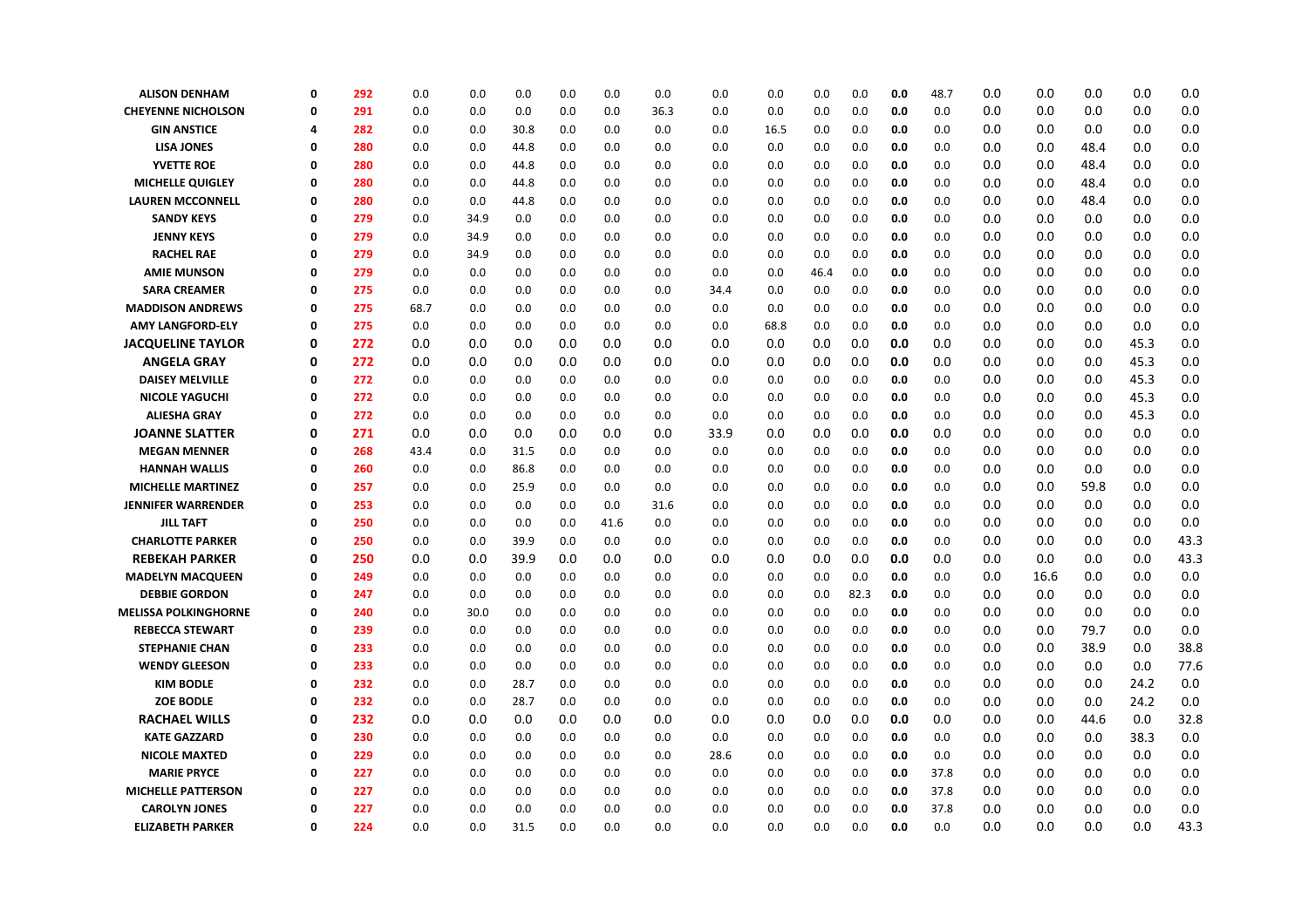| <b>CLAUDIA PIPPIA</b>       | $\Omega$     | 222 | 0.0  | 0.0  | 0.0  | 0.0 | 37.0 | 0.0  | 0.0  | 0.0  | 0.0 | 0.0 | 0.0 | 0.0  | 0.0 | 0.0 | 0.0  | 0.0  | 0.0  |
|-----------------------------|--------------|-----|------|------|------|-----|------|------|------|------|-----|-----|-----|------|-----|-----|------|------|------|
| <b>DEBBIE SAUVAG</b>        | 0            | 221 | 0.0  | 0.0  | 73.6 | 0.0 | 0.0  | 0.0  | 0.0  | 0.0  | 0.0 | 0.0 | 0.0 | 0.0  | 0.0 | 0.0 | 0.0  | 0.0  | 0.0  |
| <b>CATHERINE KENAFAKE</b>   | Ω            | 221 | 0.0  | 0.0  | 73.5 | 0.0 | 0.0  | 0.0  | 0.0  | 0.0  | 0.0 | 0.0 | 0.0 | 0.0  | 0.0 | 0.0 | 0.0  | 0.0  | 0.0  |
| <b>KARINA MAUER</b>         | 0            | 218 | 0.0  | 0.0  | 0.0  | 0.0 | 0.0  | 0.0  | 0.0  | 0.0  | 0.0 | 0.0 | 0.0 | 0.0  | 0.0 | 0.0 | 0.0  | 36.4 | 0.0  |
| <b>HAYLEY CREAMER</b>       | 0            | 216 | 0.0  | 0.0  | 0.0  | 0.0 | 0.0  | 0.0  | 27.0 | 0.0  | 0.0 | 0.0 | 0.0 | 0.0  | 0.0 | 0.0 | 0.0  | 0.0  | 0.0  |
| <b>LYNLEY MURTAGH</b>       | 0            | 215 | 0.0  | 0.0  | 0.0  | 0.0 | 0.0  | 26.8 | 0.0  | 0.0  | 0.0 | 0.0 | 0.0 | 0.0  | 0.0 | 0.0 | 0.0  | 0.0  | 0.0  |
| <b>LILLY ANDERSON</b>       | $\Omega$     | 215 | 0.0  | 0.0  | 0.0  | 0.0 | 0.0  | 0.0  | 0.0  | 0.0  | 0.0 | 0.0 | 0.0 | 0.0  | 0.0 | 0.0 | 0.0  | 0.0  | 71.6 |
| <b>JANE ELBY</b>            | 0            | 214 | 0.0  | 0.0  | 0.0  | 0.0 | 0.0  | 0.0  | 0.0  | 0.0  | 0.0 | 0.0 | 0.0 | 0.0  | 0.0 | 0.0 | 0.0  | 35.7 | 0.0  |
| <b>ASHLEY GARRETT</b>       | 0            | 210 | 0.0  | 0.0  | 0.0  | 0.0 | 0.0  | 0.0  | 0.0  | 0.0  | 0.0 | 0.0 | 0.0 | 0.0  | 0.0 | 0.0 | 0.0  | 0.0  | 70.1 |
| <b>CATHERINE JAMES</b>      | 0            | 209 | 0.0  | 0.0  | 0.0  | 0.0 | 0.0  | 0.0  | 0.0  | 52.3 | 0.0 | 0.0 | 0.0 | 0.0  | 0.0 | 0.0 | 0.0  | 0.0  | 0.0  |
| <b>JOHANNA BOU-SAMRA</b>    | 0            | 208 | 0.0  | 0.0  | 0.0  | 0.0 | 0.0  | 0.0  | 0.0  | 0.0  | 0.0 | 0.0 | 0.0 | 34.7 | 0.0 | 0.0 | 0.0  | 0.0  | 0.0  |
| <b>LUCY NEWNES</b>          | $\Omega$     | 208 | 0.0  | 0.0  | 0.0  | 0.0 | 0.0  | 0.0  | 0.0  | 0.0  | 0.0 | 0.0 | 0.0 | 0.0  | 0.0 | 0.0 | 69.3 | 0.0  | 0.0  |
| PETRINA WEATHERSTONE        | 0            | 208 | 0.0  | 0.0  | 0.0  | 0.0 | 0.0  | 0.0  | 0.0  | 0.0  | 0.0 | 0.0 | 0.0 | 0.0  | 0.0 | 0.0 | 69.3 | 0.0  | 0.0  |
| <b>JULIE ELLETT</b>         | 0            | 205 | 0.0  | 25.7 | 0.0  | 0.0 | 0.0  | 0.0  | 0.0  | 0.0  | 0.0 | 0.0 | 0.0 | 0.0  | 0.0 | 0.0 | 0.0  | 0.0  | 0.0  |
| <b>FIONA MCINTYRE</b>       | 0            | 205 | 0.0  | 25.7 | 0.0  | 0.0 | 0.0  | 0.0  | 0.0  | 0.0  | 0.0 | 0.0 | 0.0 | 0.0  | 0.0 | 0.0 | 0.0  | 0.0  | 0.0  |
| <b>JAIMIE LEWIS</b>         | 0            | 201 | 0.0  | 0.0  | 0.0  | 0.0 | 0.0  | 13.4 | 0.0  | 0.0  | 0.0 | 0.0 | 0.0 | 0.0  | 0.0 | 0.0 | 31.3 | 0.0  | 0.0  |
| <b>TIANNA LEWIS</b>         | 0            | 201 | 0.0  | 0.0  | 0.0  | 0.0 | 0.0  | 13.4 | 0.0  | 0.0  | 0.0 | 0.0 | 0.0 | 0.0  | 0.0 | 0.0 | 31.3 | 0.0  | 0.0  |
| <b>CLAIRE CHAPMAN</b>       | $\Omega$     | 198 | 0.0  | 0.0  | 0.0  | 0.0 | 0.0  | 0.0  | 0.0  | 49.5 | 0.0 | 0.0 | 0.0 | 0.0  | 0.0 | 0.0 | 0.0  | 0.0  | 0.0  |
| <b>RENAE APPLEBY</b>        | 0            | 197 | 0.0  | 0.0  | 31.5 | 0.0 | 0.0  | 0.0  | 0.0  | 0.0  | 0.0 | 0.0 | 0.0 | 0.0  | 0.0 | 0.0 | 0.0  | 0.0  | 34.3 |
| <b>CHEYENNE APPLEBY</b>     | $\Omega$     | 197 | 0.0  | 0.0  | 31.5 | 0.0 | 0.0  | 0.0  | 0.0  | 0.0  | 0.0 | 0.0 | 0.0 | 0.0  | 0.0 | 0.0 | 0.0  | 0.0  | 34.3 |
| <b>JENNETTE STEWART</b>     | 0            | 194 | 0.0  | 0.0  | 0.0  | 0.0 | 32.4 | 0.0  | 0.0  | 0.0  | 0.0 | 0.0 | 0.0 | 0.0  | 0.0 | 0.0 | 0.0  | 0.0  | 0.0  |
| <b>LARISSA MILLER</b>       | 0            | 194 | 0.0  | 0.0  | 0.0  | 0.0 | 0.0  | 0.0  | 0.0  | 0.0  | 0.0 | 0.0 | 0.0 | 32.3 | 0.0 | 0.0 | 0.0  | 0.0  | 0.0  |
| <b>ALISON READ</b>          | $\Omega$     | 194 | 0.0  | 0.0  | 0.0  | 0.0 | 0.0  | 0.0  | 0.0  | 0.0  | 0.0 | 0.0 | 0.0 | 0.0  | 0.0 | 0.0 | 64.5 | 0.0  | 0.0  |
| <b>NICOLE SCHULTZE</b>      | 0            | 194 | 0.0  | 0.0  | 0.0  | 0.0 | 0.0  | 0.0  | 0.0  | 0.0  | 0.0 | 0.0 | 0.0 | 0.0  | 0.0 | 0.0 | 64.5 | 0.0  | 0.0  |
| <b>SUSAN LEONARD</b>        | Ω            | 193 | 0.0  | 0.0  | 0.0  | 0.0 | 0.0  | 0.0  | 0.0  | 48.2 | 0.0 | 0.0 | 0.0 | 0.0  | 0.0 | 0.0 | 0.0  | 0.0  | 0.0  |
| <b>SARAH BASS</b>           | 0            | 188 | 0.0  | 0.0  | 0.0  | 0.0 | 0.0  | 0.0  | 0.0  | 0.0  | 0.0 | 0.0 | 0.0 | 0.0  | 0.0 | 0.0 | 62.6 | 0.0  | 0.0  |
| <b>LOUISE HALL</b>          | 0            | 188 | 0.0  | 0.0  | 0.0  | 0.0 | 0.0  | 0.0  | 0.0  | 0.0  | 0.0 | 0.0 | 0.0 | 0.0  | 0.0 | 0.0 | 62.6 | 0.0  | 0.0  |
| <b>STELLA TEYS</b>          | Ω            | 188 | 0.0  | 0.0  | 0.0  | 0.0 | 0.0  | 0.0  | 0.0  | 0.0  | 0.0 | 0.0 | 0.0 | 0.0  | 0.0 | 0.0 | 0.0  | 0.0  | 62.7 |
| <b>JASPER APPLEBY</b>       | $\Omega$     | 187 | 0.0  | 0.0  | 28.0 | 0.0 | 0.0  | 0.0  | 0.0  | 0.0  | 0.0 | 0.0 | 0.0 | 0.0  | 0.0 | 0.0 | 0.0  | 0.0  | 34.3 |
| <b>MICHELLE SUMEGI</b>      | 0            | 187 | 46.6 | 0.0  | 0.0  | 0.0 | 0.0  | 0.0  | 0.0  | 0.0  | 0.0 | 0.0 | 0.0 | 0.0  | 0.0 | 0.0 | 0.0  | 0.0  | 0.0  |
| <b>KATIE SWATTON</b>        | $\mathbf{0}$ | 183 | 0.0  | 0.0  | 0.0  | 0.0 | 0.0  | 0.0  | 0.0  | 0.0  | 0.0 | 0.0 | 0.0 | 30.5 | 0.0 | 0.0 | 0.0  | 0.0  | 0.0  |
| <b>THERESE HINSON</b>       | 0            | 183 | 0.0  | 0.0  | 0.0  | 0.0 | 0.0  | 0.0  | 0.0  | 0.0  | 0.0 | 0.0 | 0.0 | 30.5 | 0.0 | 0.0 | 0.0  | 0.0  | 0.0  |
| <b>DEANNE KARAMOLLAOGLU</b> | 0            | 183 | 0.0  | 0.0  | 0.0  | 0.0 | 0.0  | 0.0  | 0.0  | 0.0  | 0.0 | 0.0 | 0.0 | 30.5 | 0.0 | 0.0 | 0.0  | 0.0  | 0.0  |
| <b>ZALI KARAMOLLAOGLU</b>   | $\Omega$     | 183 | 0.0  | 0.0  | 0.0  | 0.0 | 0.0  | 0.0  | 0.0  | 0.0  | 0.0 | 0.0 | 0.0 | 30.5 | 0.0 | 0.0 | 0.0  | 0.0  | 0.0  |
| <b>JANE ZIMMERMAN</b>       | 0            | 183 | 45.8 | 0.0  | 0.0  | 0.0 | 0.0  | 0.0  | 0.0  | 0.0  | 0.0 | 0.0 | 0.0 | 0.0  | 0.0 | 0.0 | 0.0  | 0.0  | 0.0  |
| <b>VANESSA DURAND</b>       | 0            | 183 | 0.0  | 0.0  | 0.0  | 0.0 | 0.0  | 0.0  | 0.0  | 0.0  | 0.0 | 0.0 | 0.0 | 0.0  | 0.0 | 0.0 | 0.0  | 0.0  | 61.2 |
| <b>KERRY BOURNE</b>         | $\mathbf 0$  | 183 | 0.0  | 0.0  | 0.0  | 0.0 | 0.0  | 0.0  | 0.0  | 0.0  | 0.0 | 0.0 | 0.0 | 0.0  | 0.0 | 0.0 | 0.0  | 0.0  | 61.2 |
| YANA OCHOTECO               | 0            | 183 | 0.0  | 0.0  | 0.0  | 0.0 | 0.0  | 0.0  | 0.0  | 0.0  | 0.0 | 0.0 | 0.0 | 0.0  | 0.0 | 0.0 | 0.0  | 0.0  | 61.2 |
| <b>MEGAN SKAROTT</b>        | 0            | 182 | 0.0  | 0.0  | 0.0  | 0.0 | 0.0  | 0.0  | 0.0  | 45.4 | 0.0 | 0.0 | 0.0 | 0.0  | 0.0 | 0.0 | 0.0  | 0.0  | 0.0  |
| <b>JENNIFER HARLEY</b>      | $\Omega$     | 182 | 0.0  | 0.0  | 0.0  | 0.0 | 0.0  | 0.0  | 0.0  | 45.4 | 0.0 | 0.0 | 0.0 | 0.0  | 0.0 | 0.0 | 0.0  | 0.0  | 0.0  |
| <b>KATIE ERBACHER</b>       | 0            | 182 | 0.0  | 0.0  | 0.0  | 0.0 | 0.0  | 0.0  | 0.0  | 0.0  | 0.0 | 0.0 | 0.0 | 0.0  | 0.0 | 0.0 | 60.7 | 0.0  | 0.0  |
| <b>JESSICA ROBERTSON</b>    | 0            | 182 | 0.0  | 0.0  | 0.0  | 0.0 | 0.0  | 0.0  | 0.0  | 0.0  | 0.0 | 0.0 | 0.0 | 0.0  | 0.0 | 0.0 | 60.7 | 0.0  | 0.0  |
|                             |              |     |      |      |      |     |      |      |      |      |     |     |     |      |     |     |      |      |      |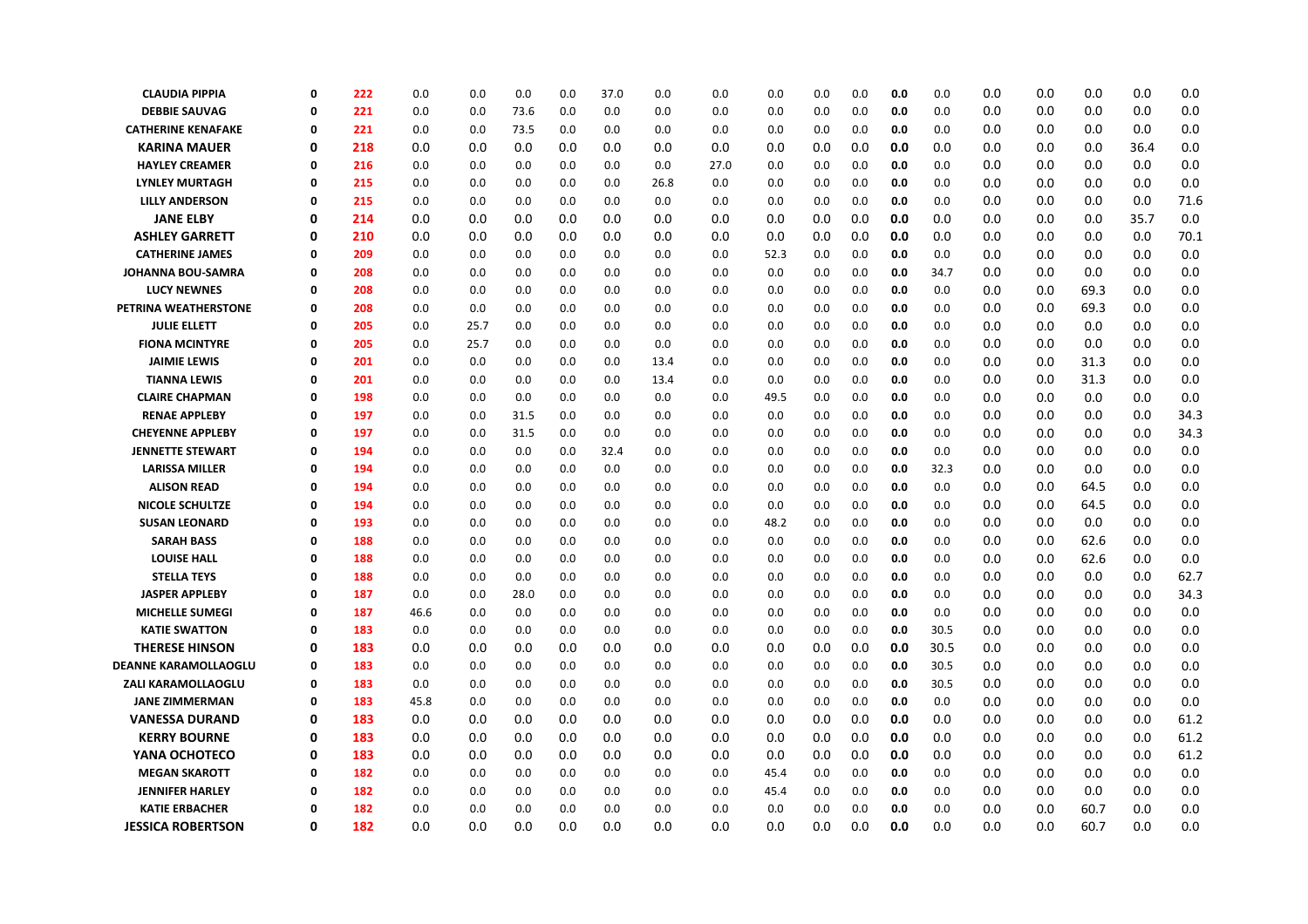| <b>NELE LANDERS</b>             | 0        | 182 | 0.0  | 0.0  | 0.0  | 0.0 | 0.0  | 0.0 | 0.0 | 0.0 | 0.0  | 0.0 | 0.0 | 0.0     | 0.0 | 0.0 | 60.7 | 0.0  | 0.0  |
|---------------------------------|----------|-----|------|------|------|-----|------|-----|-----|-----|------|-----|-----|---------|-----|-----|------|------|------|
| <b>AMANDA DARBASHIRE</b>        | 0        | 182 | 0.0  | 0.0  | 0.0  | 0.0 | 0.0  | 0.0 | 0.0 | 0.0 | 0.0  | 0.0 | 0.0 | 0.0     | 0.0 | 0.0 | 60.7 | 0.0  | 0.0  |
| <b>EMILY NEATE</b>              | 0        | 182 | 0.0  | 0.0  | 0.0  | 0.0 | 0.0  | 0.0 | 0.0 | 0.0 | 0.0  | 0.0 | 0.0 | 0.0     | 0.0 | 0.0 | 60.7 | 0.0  | 0.0  |
| <b>KATE GARNHAM</b>             | 0        | 182 | 0.0  | 0.0  | 0.0  | 0.0 | 0.0  | 0.0 | 0.0 | 0.0 | 0.0  | 0.0 | 0.0 | 0.0     | 0.0 | 0.0 | 60.7 | 0.0  | 0.0  |
| <b>CATHERINE WAIGHT</b>         | 0        | 181 | 0.0  | 0.0  | 60.2 | 0.0 | 0.0  | 0.0 | 0.0 | 0.0 | 0.0  | 0.0 | 0.0 | 0.0     | 0.0 | 0.0 | 0.0  | 0.0  | 0.0  |
| <b>BRITTANY MOORE</b>           | 0        | 181 | 0.0  | 0.0  | 60.2 | 0.0 | 0.0  | 0.0 | 0.0 | 0.0 | 0.0  | 0.0 | 0.0 | 0.0     | 0.0 | 0.0 | 0.0  | 0.0  | 0.0  |
| <b>CAROL RUSSELL</b>            | 0        | 180 | 0.0  | 0.0  | 0.0  | 0.0 | 0.0  | 0.0 | 0.0 | 0.0 | 0.0  | 0.0 | 0.0 | 0.0     | 0.0 | 0.0 | 0.0  | 30.0 | 0.0  |
| <b>SUSANNAH HARVEY-JAMIESON</b> | 0        | 180 | 0.0  | 0.0  | 0.0  | 0.0 | 0.0  | 0.0 | 0.0 | 0.0 | 0.0  | 0.0 | 0.0 | $0.0\,$ | 0.0 | 0.0 | 0.0  | 30.0 | 0.0  |
| <b>JULIE ANDREWS</b>            | 0        | 180 | 0.0  | 0.0  | 0.0  | 0.0 | 0.0  | 0.0 | 0.0 | 0.0 | 0.0  | 0.0 | 0.0 | 0.0     | 0.0 | 0.0 | 0.0  | 30.0 | 0.0  |
| <b>KAREN BOORER</b>             | 0        | 179 | 0.0  | 0.0  | 59.5 | 0.0 | 0.0  | 0.0 | 0.0 | 0.0 | 0.0  | 0.0 | 0.0 | 0.0     | 0.0 | 0.0 | 0.0  | 0.0  | 0.0  |
| <b>ANNIQUE STRINGER</b>         | 0        | 179 | 0.0  | 0.0  | 0.0  | 0.0 | 0.0  | 0.0 | 0.0 | 0.0 | 0.0  | 0.0 | 0.0 | 0.0     | 0.0 | 0.0 | 59.8 | 0.0  | 0.0  |
| <b>JAZZY SHULTS</b>             | 0        | 179 | 0.0  | 0.0  | 0.0  | 0.0 | 0.0  | 0.0 | 0.0 | 0.0 | 0.0  | 0.0 | 0.0 | 0.0     | 0.0 | 0.0 | 59.8 | 0.0  | 0.0  |
| <b>KRISTY CROME</b>             | 0        | 178 | 0.0  | 0.0  | 0.0  | 0.0 | 0.0  | 0.0 | 0.0 | 0.0 | 0.0  | 0.0 | 0.0 | 0.0     | 0.0 | 0.0 | 59.3 | 0.0  | 0.0  |
| <b>JANE SILCOX</b>              | 0        | 177 | 0.0  | 0.0  | 0.0  | 0.0 | 0.0  | 0.0 | 0.0 | 0.0 | 0.0  | 0.0 | 0.0 | 0.0     | 0.0 | 0.0 | 58.8 | 0.0  | 0.0  |
| <b>MEGAN ANSLEY</b>             | 0        | 177 | 0.0  | 0.0  | 0.0  | 0.0 | 0.0  | 0.0 | 0.0 | 0.0 | 0.0  | 0.0 | 0.0 | 0.0     | 0.0 | 0.0 | 58.8 | 0.0  | 0.0  |
| <b>LEAH CANN</b>                | 0        | 177 | 0.0  | 0.0  | 0.0  | 0.0 | 0.0  | 0.0 | 0.0 | 0.0 | 0.0  | 0.0 | 0.0 | 0.0     | 0.0 | 0.0 | 58.8 | 0.0  | 0.0  |
| <b>SUE HAZELWOOD</b>            | 0        | 177 | 0.0  | 0.0  | 0.0  | 0.0 | 0.0  | 0.0 | 0.0 | 0.0 | 0.0  | 0.0 | 0.0 | 0.0     | 0.0 | 0.0 | 58.8 | 0.0  | 0.0  |
| <b>BRONWYN GRIFFIN</b>          | 0        | 177 | 0.0  | 0.0  | 0.0  | 0.0 | 0.0  | 0.0 | 0.0 | 0.0 | 0.0  | 0.0 | 0.0 | 0.0     | 0.0 | 0.0 | 58.8 | 0.0  | 0.0  |
| <b>JENNIFER CURNOW</b>          | 0        | 176 | 0.0  | 0.0  | 0.0  | 0.0 | 29.3 | 0.0 | 0.0 | 0.0 | 0.0  | 0.0 | 0.0 | 0.0     | 0.0 | 0.0 | 0.0  | 0.0  | 0.0  |
| <b>REN STANTON</b>              | 0        | 176 | 0.0  | 0.0  | 58.8 | 0.0 | 0.0  | 0.0 | 0.0 | 0.0 | 0.0  | 0.0 | 0.0 | 0.0     | 0.0 | 0.0 | 0.0  | 0.0  | 0.0  |
| <b>LIZZIE GAVAHAN</b>           | 0        | 176 | 0.0  | 0.0  | 58.8 | 0.0 | 0.0  | 0.0 | 0.0 | 0.0 | 0.0  | 0.0 | 0.0 | 0.0     | 0.0 | 0.0 | 0.0  | 0.0  | 0.0  |
| <b>OCEAN CARRETTE</b>           | 0        | 176 | 0.0  | 0.0  | 58.8 | 0.0 | 0.0  | 0.0 | 0.0 | 0.0 | 0.0  | 0.0 | 0.0 | 0.0     | 0.0 | 0.0 | 0.0  | 0.0  | 0.0  |
| <b>PAULA STEWART</b>            | O        | 174 | 0.0  | 0.0  | 0.0  | 0.0 | 0.0  | 0.0 | 0.0 | 0.0 | 0.0  | 0.0 | 0.0 | 0.0     | 0.0 | 0.0 | 57.9 | 0.0  | 0.0  |
| <b>SAMANTHA GRAY</b>            | 0        | 174 | 0.0  | 0.0  | 0.0  | 0.0 | 0.0  | 0.0 | 0.0 | 0.0 | 0.0  | 0.0 | 0.0 | 0.0     | 0.0 | 0.0 | 57.9 | 0.0  | 0.0  |
| <b>MANDY BOWDEN</b>             | 0        | 173 | 43.4 | 0.0  | 0.0  | 0.0 | 0.0  | 0.0 | 0.0 | 0.0 | 0.0  | 0.0 | 0.0 | 0.0     | 0.0 | 0.0 | 0.0  | 0.0  | 0.0  |
| <b>TIFFANY BURLEIGH</b>         | 0        | 172 | 0.0  | 0.0  | 0.0  | 0.0 | 0.0  | 0.0 | 0.0 | 0.0 | 0.0  | 0.0 | 0.0 | 0.0     | 0.0 | 0.0 | 24.7 | 0.0  | 32.8 |
| <b>SHERAIZ EMAMALI</b>          | 0        | 171 | 0.0  | 0.0  | 0.0  | 0.0 | 0.0  | 0.0 | 0.0 | 0.0 | 0.0  | 0.0 | 0.0 | 0.0     | 0.0 | 0.0 | 56.9 | 0.0  | 0.0  |
| <b>JO BONIFACE</b>              | 0        | 170 | 42.6 | 0.0  | 0.0  | 0.0 | 0.0  | 0.0 | 0.0 | 0.0 | 0.0  | 0.0 | 0.0 | 0.0     | 0.0 | 0.0 | 0.0  | 0.0  | 0.0  |
| <b>MARIE CYPRIEN</b>            | 0        | 168 | 0.0  | 0.0  | 0.0  | 0.0 | 0.0  | 0.0 | 0.0 | 0.0 | 28.0 | 0.0 | 0.0 | 0.0     | 0.0 | 0.0 | 0.0  | 0.0  | 0.0  |
| <b>ZOE HALLAM</b>               | 0        | 168 | 0.0  | 0.0  | 56.0 | 0.0 | 0.0  | 0.0 | 0.0 | 0.0 | 0.0  | 0.0 | 0.0 | 0.0     | 0.0 | 0.0 | 0.0  | 0.0  | 0.0  |
| <b>KAREN HEGGIE</b>             | 0        | 168 | 0.0  | 0.0  | 56.0 | 0.0 | 0.0  | 0.0 | 0.0 | 0.0 | 0.0  | 0.0 | 0.0 | 0.0     | 0.0 | 0.0 | 0.0  | 0.0  | 0.0  |
| <b>STEPHANIE BOOYENS</b>        | 0        | 168 | 0.0  | 0.0  | 0.0  | 0.0 | 0.0  | 0.0 | 0.0 | 0.0 | 0.0  | 0.0 | 0.0 | 0.0     | 0.0 | 0.0 | 56.0 | 0.0  | 0.0  |
| <b>JANELLE HARRIOTT</b>         | 0        | 168 | 0.0  | 0.0  | 0.0  | 0.0 | 0.0  | 0.0 | 0.0 | 0.0 | 0.0  | 0.0 | 0.0 | 0.0     | 0.0 | 0.0 | 56.0 | 0.0  | 0.0  |
| <b>JOSELITO DUCK</b>            | $\Omega$ | 168 | 0.0  | 0.0  | 0.0  | 0.0 | 0.0  | 0.0 | 0.0 | 0.0 | 0.0  | 0.0 | 0.0 | 0.0     | 0.0 | 0.0 | 56.0 | 0.0  | 0.0  |
| <b>JASMINE ARMSTRONG</b>        | 0        | 167 | 0.0  | 20.8 | 0.0  | 0.0 | 0.0  | 0.0 | 0.0 | 0.0 | 0.0  | 0.0 | 0.0 | 0.0     | 0.0 | 0.0 | 0.0  | 0.0  | 0.0  |
| <b>LEANNE STORK</b>             | 0        | 167 | 0.0  | 0.0  | 0.0  | 0.0 | 27.8 | 0.0 | 0.0 | 0.0 | 0.0  | 0.0 | 0.0 | 0.0     | 0.0 | 0.0 | 0.0  | 0.0  | 0.0  |
| <b>KELLY BRIGHT</b>             | 0        | 165 | 0.0  | 0.0  | 0.0  | 0.0 | 0.0  | 0.0 | 0.0 | 0.0 | 0.0  | 0.0 | 0.0 | 0.0     | 0.0 | 0.0 | 55.0 | 0.0  | 0.0  |
| <b>JODIE BROWN</b>              | 0        | 165 | 0.0  | 0.0  | 0.0  | 0.0 | 0.0  | 0.0 | 0.0 | 0.0 | 0.0  | 0.0 | 0.0 | 0.0     | 0.0 | 0.0 | 55.0 | 0.0  | 0.0  |
| <b>JESSICA RIXON</b>            | 0        | 165 | 0.0  | 0.0  | 0.0  | 0.0 | 0.0  | 0.0 | 0.0 | 0.0 | 0.0  | 0.0 | 0.0 | 0.0     | 0.0 | 0.0 | 55.0 | 0.0  | 0.0  |
| <b>ROS MORRISON</b>             | 0        | 164 | 40.9 | 0.0  | 0.0  | 0.0 | 0.0  | 0.0 | 0.0 | 0.0 | 0.0  | 0.0 | 0.0 | 0.0     | 0.0 | 0.0 | 0.0  | 0.0  | 0.0  |
| <b>SAGE BADMAN</b>              | $\Omega$ | 164 | 0.0  | 0.0  | 54.6 | 0.0 | 0.0  | 0.0 | 0.0 | 0.0 | 0.0  | 0.0 | 0.0 | 0.0     | 0.0 | 0.0 | 0.0  | 0.0  | 0.0  |
| <b>CHLOE MACDONALD</b>          | 0        | 162 | 0.0  | 0.0  | 0.0  | 0.0 | 0.0  | 0.0 | 0.0 | 0.0 | 0.0  | 0.0 | 0.0 | 0.0     | 0.0 | 0.0 | 54.1 | 0.0  | 0.0  |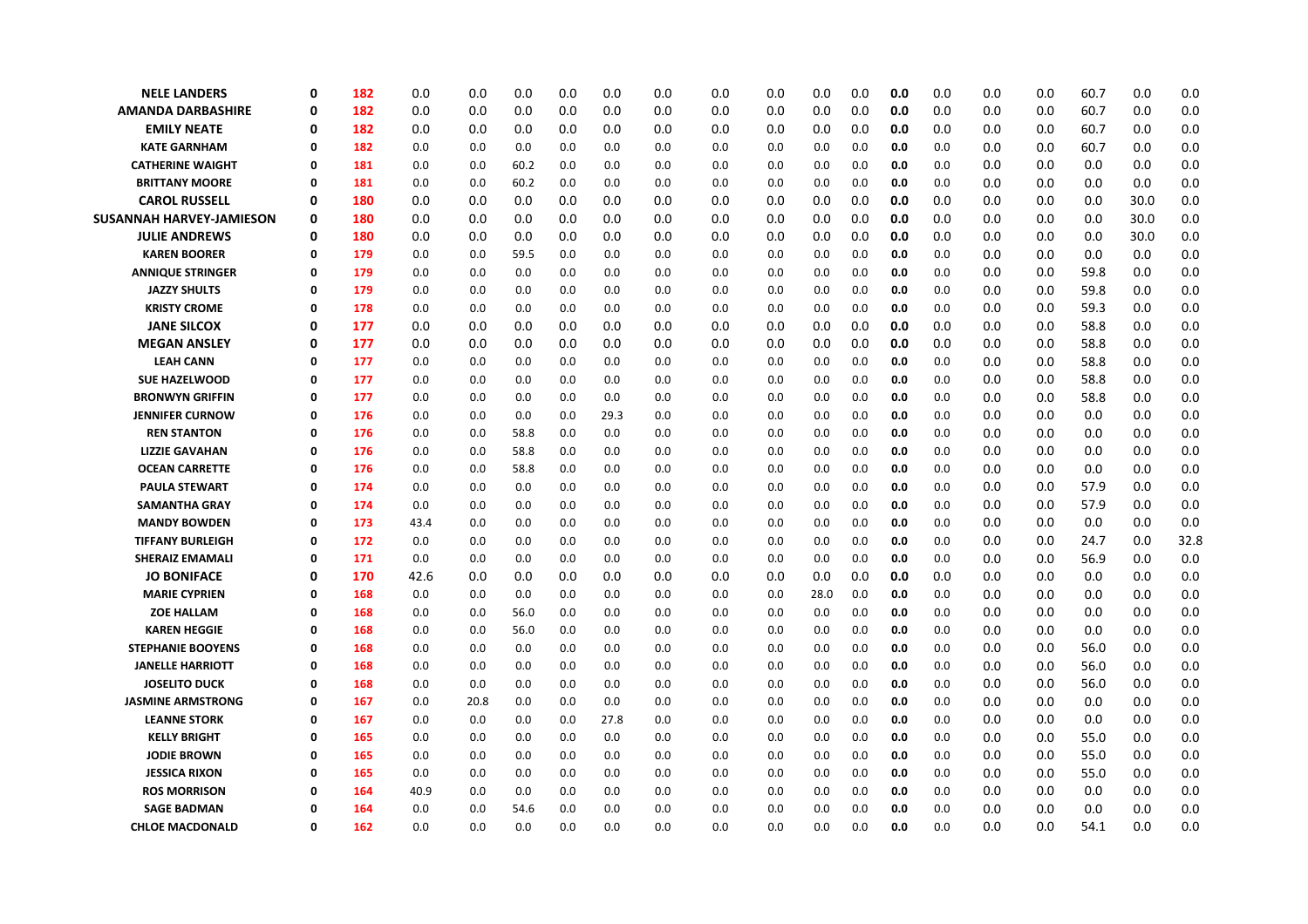| <b>TAZ FEBICOSKI</b>                       | 0             | 161        | 0.0          | 0.0        | 0.0        | 0.0        | 0.0        | 0.0        | 0.0        | 0.0        | 0.0        | 0.0        | 0.0        | 0.0        | 0.0        | 0.0        | 0.0        | 0.0        | 53.7       |
|--------------------------------------------|---------------|------------|--------------|------------|------------|------------|------------|------------|------------|------------|------------|------------|------------|------------|------------|------------|------------|------------|------------|
| <b>CLARISSA FRASER</b>                     | $\Omega$      | 159        | 0.0          | 0.0        | 0.0        | 0.0        | 0.0        | 0.0        | 0.0        | 0.0        | 0.0        | 0.0        | 0.0        | 0.0        | 0.0        | 0.0        | 53.1       | 0.0        | 0.0        |
| <b>SOMHAIRLE FOLEY</b>                     | 0             | 159        | 0.0          | 0.0        | 0.0        | 0.0        | 0.0        | 0.0        | 0.0        | 0.0        | 0.0        | 0.0        | 0.0        | 0.0        | 0.0        | 0.0        | 53.1       | 0.0        | 0.0        |
| <b>VIVIANA RODRIGUEZ</b>                   | Ω             | 158        | 0.0          | 0.0        | 0.0        | 0.0        | 0.0        | 0.0        | 0.0        | 0.0        | 0.0        | 0.0        | 0.0        | 0.0        | 0.0        | 0.0        | 52.7       | 0.0        | 0.0        |
| <b>KRISTINA O'DWYER</b>                    | 0             | 157        | 0.0          | 0.0        | 0.0        | 0.0        | 0.0        | 0.0        | 0.0        | 0.0        | 0.0        | 0.0        | 0.0        | 0.0        | 0.0        | 0.0        | 52.2       | 0.0        | 0.0        |
| <b>GENEVIEVE HEALY</b>                     | $\Omega$      | 157        | 0.0          | 0.0        | 0.0        | 0.0        | 0.0        | 0.0        | 0.0        | 0.0        | 0.0        | 0.0        | 0.0        | 0.0        | 0.0        | 0.0        | 52.2       | 0.0        | 0.0        |
| <b>STORM PARKER</b>                        | $\Omega$      | 157        | 0.0          | 0.0        | 0.0        | 0.0        | 0.0        | 0.0        | 0.0        | 0.0        | 0.0        | 0.0        | 0.0        | 0.0        | 0.0        | 0.0        | 52.2       | 0.0        | 0.0        |
| <b>ALLY REEDMAN</b>                        | $\Omega$      | 157        | 0.0          | 0.0        | 0.0        | 0.0        | 0.0        | 0.0        | 0.0        | 0.0        | 0.0        | 0.0        | 0.0        | 0.0        | 0.0        | 0.0        | 31.3       | 0.0        | 20.9       |
| <b>LYNDAL VINEY</b>                        | 0             | 157        | 0.0          | 0.0        | 0.0        | 0.0        | 0.0        | 0.0        | 0.0        | 0.0        | 0.0        | 0.0        | 0.0        | 0.0        | 0.0        | 0.0        | 31.3       | 0.0        | 20.9       |
| <b>JORDAN HOUGAN</b>                       | 0             | 154        | 0.0          | 0.0        | 0.0        | 0.0        | 0.0        | 0.0        | 0.0        | 0.0        | 0.0        | 0.0        | 0.0        | 0.0        | 0.0        | 0.0        | 51.2       | 0.0        | 0.0        |
| <b>MELISSA COHEN</b>                       | $\Omega$      | 154        | 0.0          | 0.0        | 0.0        | 0.0        | 0.0        | 0.0        | 0.0        | 0.0        | 0.0        | 0.0        | 0.0        | 0.0        | 0.0        | 0.0        | 51.2       | 0.0        | 0.0        |
| <b>SONIA BINGLEY</b>                       | $\Omega$      | 154        | 0.0          | 0.0        | 0.0        | 0.0        | 0.0        | 0.0        | 0.0        | 0.0        | 0.0        | 0.0        | 0.0        | 0.0        | 0.0        | 0.0        | 51.2       | 0.0        | 0.0        |
| <b>KAREN LEE</b>                           | $\Omega$      | 154        | 0.0          | 0.0        | 0.0        | 0.0        | 0.0        | 0.0        | 0.0        | 0.0        | 0.0        | 0.0        | 0.0        | 0.0        | 0.0        | 0.0        | 51.2       | 0.0        | 0.0        |
| <b>KIM HEPPELL</b>                         | 0             | 154        | 0.0          | 0.0        | 0.0        | 0.0        | 0.0        | 0.0        | 0.0        | 0.0        | 0.0        | 0.0        | 0.0        | 0.0        | 0.0        | 0.0        | 51.2       | 0.0        | 0.0        |
| <b>JENNIFER GALE</b>                       | 0             | 152        | 0.0          | 0.0        | 0.0        | 0.0        | 0.0        | 0.0        | 0.0        | 0.0        | 0.0        | 0.0        | 0.0        | 0.0        | 0.0        | 0.0        | 0.0        | 0.0        | 50.7       |
| <b>LUCY PELIO</b>                          | $\Omega$      | 152        | 0.0          | 0.0        | 0.0        | 0.0        | 0.0        | 0.0        | 0.0        | 0.0        | 0.0        | 0.0        | 0.0        | 0.0        | 0.0        | 0.0        | 0.0        | 0.0        | 50.7       |
| <b>TANIA DAVEY</b>                         | $\Omega$      | 152        | 0.0          | 0.0        | 0.0        | 0.0        | 0.0        | 0.0        | 0.0        | 0.0        | 0.0        | 0.0        | 0.0        | 0.0        | 0.0        | 0.0        | 0.0        | 0.0        | 50.7       |
| <b>HILARY THOMAS</b>                       | $\Omega$      | 152        | 0.0          | 0.0        | 0.0        | 0.0        | 0.0        | 0.0        | 0.0        | 0.0        | 0.0        | 0.0        | 0.0        | 0.0        | 0.0        | 0.0        | 0.0        | 0.0        | 50.7       |
| <b>DANIELLE UDY</b>                        | 0             | 151        | 37.6         | 0.0        | 0.0        | 0.0        | 0.0        | 0.0        | 0.0        | 0.0        | 0.0        | 0.0        | 0.0        | 0.0        | 0.0        | 0.0        | 0.0        | 0.0        | 0.0        |
| <b>BONNIE XU</b>                           | $\Omega$      | 151        | 0.0          | 13.1       | 15.4       | 0.0        | 0.0        | 0.0        | 0.0        | 0.0        | 0.0        | 0.0        | 0.0        | 0.0        | 0.0        | 0.0        | 0.0        | 0.0        | 0.0        |
| <b>LUCY HARDING</b>                        | $\mathbf 0$   | 151        | 0.0          | 0.0        | 0.0        | 0.0        | 0.0        | 0.0        | 0.0        | 0.0        | 0.0        | 0.0        | 0.0        | 0.0        | 0.0        | 0.0        | 50.3       | 0.0        | 0.0        |
| <b>KATE MARTIN</b>                         | $\Omega$      | 151        | 0.0          | 0.0        | 0.0        | 0.0        | 0.0        | 0.0        | 0.0        | 0.0        | 0.0        | 0.0        | 0.0        | 0.0        | 0.0        | 0.0        | 50.3       | 0.0        | 0.0        |
| <b>LEE MURRAY</b>                          | $\Omega$      | 151        | 0.0          | 0.0        | 0.0        | 0.0        | 0.0        | 0.0        | 0.0        | 0.0        | 0.0        | 0.0        | 0.0        | 0.0        | 0.0        | 0.0        | 50.3       | 0.0        | 0.0        |
| <b>CLARE WYNN-WILLIAMS</b>                 | 0             | 151        | 0.0          | 0.0        | 0.0        | 0.0        | 0.0        | 0.0        | 0.0        | 0.0        | 0.0        | 0.0        | 0.0        | 0.0        | 0.0        | 0.0        | 50.3       | 0.0        | 0.0        |
| <b>LEE THOMPSON</b>                        | $\Omega$      | 151        | 0.0          | 0.0        | 0.0        | 0.0        | 0.0        | 0.0        | 0.0        | 0.0        | 0.0        | 0.0        | 0.0        | 0.0        | 0.0        | 0.0        | 50.3       | 0.0        | 0.0        |
| <b>CASSIE TWEMLOW</b>                      | 0             | 151        | 0.0          | 0.0        | 0.0        | 0.0        | 0.0        | 0.0        | 0.0        | 0.0        | 0.0        | 0.0        | 0.0        | 0.0        | 0.0        | 0.0        | 50.3       | 0.0        | 0.0        |
| <b>ZIM CHAN</b>                            | $\Omega$      | 151        | 0.0          | 0.0        | 0.0        | 0.0        | 0.0        | 0.0        | 0.0        | 0.0        | 0.0        | 0.0        | 0.0        | 0.0        | 0.0        | 0.0        | 50.3       | 0.0        | 0.0        |
| <b>JULIANE HENDERSON</b>                   | Ω             | 148        | 0.0          | 0.0        | 0.0        | 0.0        | 0.0        | 0.0        | 0.0        | 0.0        | 0.0        | 0.0        | 0.0        | 0.0        | 0.0        | 0.0        | 49.4       | 0.0        | 0.0        |
| SONYA WINNINGTON-MARTIN                    | 0             | 148        | 0.0          | 0.0        | 0.0        | 0.0        | 0.0        | 0.0        | 0.0        | 0.0        | 0.0        | 0.0        | 0.0        | 0.0        | 0.0        | 0.0        | 49.4       | 0.0        | 0.0        |
| <b>JOADE LENNOX</b>                        | $\Omega$      | 148        | 0.0          | 0.0        | 0.0        | 0.0        | 0.0        | 0.0        | 0.0        | 0.0        | 0.0        | 0.0        | 0.0        | 0.0        | 0.0        | 0.0        | 0.0<br>0.0 | 0.0        | 49.2       |
| <b>KAREN TEBBIT</b><br><b>EMMA THOMSON</b> | 0<br>$\Omega$ | 147<br>147 | 36.8<br>36.8 | 0.0<br>0.0 | 0.0<br>0.0 | 0.0<br>0.0 | 0.0<br>0.0 | 0.0<br>0.0 | 0.0<br>0.0 | 0.0<br>0.0 | 0.0        | 0.0<br>0.0 | 0.0<br>0.0 | 0.0<br>0.0 | 0.0        | 0.0        | 0.0        | 0.0<br>0.0 | 0.0<br>0.0 |
| <b>SARAH-ANNE WEBBER</b>                   | 0             | 147        |              |            |            | 0.0        | 0.0        |            |            |            | 0.0        | 0.0        | 0.0        |            | 0.0        | 0.0        | 0.0        | 0.0        | 0.0        |
| <b>STEPHANIE HAMPSON</b>                   | Ω             | 145        | 36.8<br>0.0  | 0.0<br>0.0 | 0.0<br>0.0 | 0.0        | 0.0        | 0.0<br>0.0 | 0.0<br>0.0 | 0.0<br>0.0 | 0.0<br>0.0 | 0.0        | 0.0        | 0.0<br>0.0 | 0.0<br>0.0 | 0.0<br>0.0 | 48.4       | 0.0        | 0.0        |
| <b>ADALINE STORCH</b>                      | 0             | 143        | 0.0          | 0.0        | 47.6       | 0.0        | 0.0        | 0.0        | 0.0        | 0.0        | 0.0        | 0.0        | 0.0        | 0.0        | 0.0        | 0.0        | 0.0        | 0.0        | 0.0        |
| <b>HELEN KIRK</b>                          | $\Omega$      | 143        | 0.0          | 0.0        | 47.6       | 0.0        | 0.0        | 0.0        | 0.0        | 0.0        | 0.0        | 0.0        | 0.0        | 0.0        | 0.0        | 0.0        | 0.0        | 0.0        | 0.0        |
| <b>MICHELLE KERR</b>                       | $\Omega$      | 143        | 0.0          | 0.0        | 0.0        | 0.0        | 0.0        | 0.0        | 0.0        | 0.0        | 0.0        | 0.0        | 0.0        | 0.0        | 0.0        | 0.0        | 0.0        | 0.0        | 47.7       |
| <b>JENNIFER KERR</b>                       | 0             | 143        | 0.0          | 0.0        | 0.0        | 0.0        | 0.0        | 0.0        | 0.0        | 0.0        | 0.0        | 0.0        | 0.0        | 0.0        | 0.0        | 0.0        | 0.0        | 0.0        | 47.7       |
| <b>SITHARA FRENCH</b>                      | $\Omega$      | 142        | 0.0          | 0.0        | 0.0        | 0.0        | 0.0        | 0.0        | 0.0        | 0.0        | 0.0        | 0.0        | 0.0        | 0.0        | 0.0        | 0.0        | 47.5       | 0.0        | 0.0        |
| <b>SIMONE DA SILVA</b>                     | 0             | 142        | 0.0          | 0.0        | 0.0        | 0.0        | 0.0        | 0.0        | 0.0        | 0.0        | 0.0        | 0.0        | 0.0        | 0.0        | 0.0        | 0.0        | 47.5       | 0.0        | 0.0        |
| <b>LISA VON BERKY</b>                      | O             | 141        | 0.0          | 0.0        | 46.9       | 0.0        | 0.0        | 0.0        | 0.0        | 0.0        | 0.0        | 0.0        | 0.0        | 0.0        | 0.0        | 0.0        | 0.0        | 0.0        | 0.0        |
| <b>SANJA VUKOMAN</b>                       | O             | 141        | 0.0          | 0.0        | 46.9       | 0.0        | 0.0        | 0.0        | 0.0        | 0.0        | 0.0        | 0.0        | 0.0        | 0.0        | 0.0        | 0.0        | 0.0        | 0.0        | 0.0        |
|                                            |               |            |              |            |            |            |            |            |            |            |            |            |            |            |            |            |            |            |            |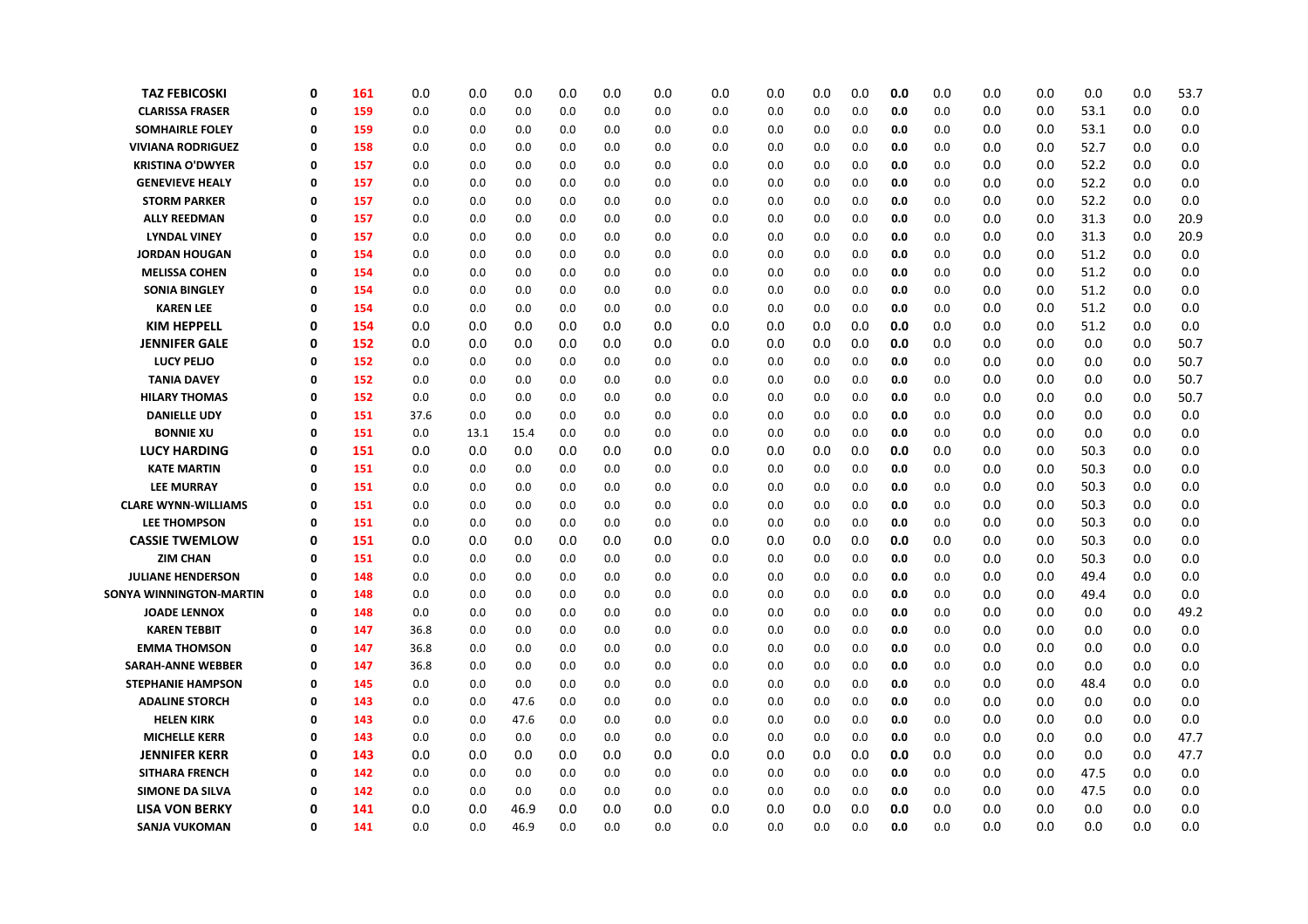| <b>LEA SCHLOSS</b>                             | $\mathbf 0$ | 139        | 0.0        | 0.0        | 0.0        | 0.0        | 0.0        | 0.0        | 0.0        | 0.0        | 0.0        | 0.0        | 0.0        | 0.0        | 0.0        | 0.0        | 31.3         | 0.0        | 14.9       |
|------------------------------------------------|-------------|------------|------------|------------|------------|------------|------------|------------|------------|------------|------------|------------|------------|------------|------------|------------|--------------|------------|------------|
| <b>LAUREN BLAKE</b>                            | $\mathbf 0$ | 139        | 0.0        | 0.0        | 0.0        | 0.0        | 0.0        | 0.0        | 0.0        | 0.0        | 0.0        | 0.0        | 0.0        | 0.0        | 0.0        | 0.0        | 0.0          | 0.0        | 46.2       |
| <b>NICOLE BLAKE</b>                            | $\Omega$    | 139        | 0.0        | 0.0        | 0.0        | 0.0        | 0.0        | 0.0        | 0.0        | 0.0        | 0.0        | 0.0        | 0.0        | 0.0        | 0.0        | 0.0        | 0.0          | 0.0        | 46.2       |
| <b>NATASHA GAGEL</b>                           | 0           | 138        | 0.0        | 0.0        | 0.0        | 0.0        | 0.0        | 0.0        | 0.0        | 34.4       | 0.0        | 0.0        | 0.0        | 0.0        | 0.0        | 0.0        | 0.0          | 0.0        | 0.0        |
| <b>SIMONE SLATTER</b>                          | 0           | 138        | 0.0        | 0.0        | 0.0        | 0.0        | 0.0        | 0.0        | 0.0        | 34.4       | 0.0        | 0.0        | 0.0        | 0.0        | 0.0        | 0.0        | 0.0          | 0.0        | 0.0        |
| <b>HELENE MCGUFFIE</b>                         | $\mathbf 0$ | 137        | 0.0        | 0.0        | 0.0        | 0.0        | 0.0        | 0.0        | 0.0        | 0.0        | 0.0        | 0.0        | 0.0        | 0.0        | 0.0        | 0.0        | 45.6         | 0.0        | 0.0        |
| <b>IRENE ZAGAS</b>                             | $\Omega$    | 134        | 0.0        | 0.0        | 44.8       | 0.0        | 0.0        | 0.0        | 0.0        | 0.0        | 0.0        | 0.0        | 0.0        | 0.0        | 0.0        | 0.0        | 0.0          | 0.0        | 0.0        |
| <b>FIONA PAECH</b>                             | 0           | 134        | 0.0        | 0.0        | 0.0        | 0.0        | 0.0        | 0.0        | 0.0        | 0.0        | 0.0        | 0.0        | 0.0        | 0.0        | 0.0        | 0.0        | 44.6         | 0.0        | 0.0        |
| <b>NICOLE DE BEER</b>                          | 0           | 134        | 0.0        | 0.0        | 0.0        | 0.0        | 0.0        | 0.0        | 0.0        | 0.0        | 0.0        | 0.0        | 0.0        | 0.0        | 0.0        | 0.0        | 44.6         | 0.0        | 0.0        |
| <b>SOPHIE BUTLER</b>                           | 0           | 131        | 0.0        | 0.0        | 0.0        | 0.0        | 0.0        | 0.0        | 0.0        | 0.0        | 0.0        | 0.0        | 0.0        | 0.0        | 0.0        | 0.0        | 43.7         | 0.0        | 0.0        |
| <b>LUCY BUTLER</b>                             | $\mathbf 0$ | 131        | 0.0        | 0.0        | 0.0        | 0.0        | 0.0        | 0.0        | 0.0        | 0.0        | 0.0        | 0.0        | 0.0        | 0.0        | 0.0        | 0.0        | 43.7         | 0.0        | 0.0        |
| <b>DONNA BUTLER</b>                            | $\Omega$    | 131        | 0.0        | 0.0        | 0.0        | 0.0        | 0.0        | 0.0        | 0.0        | 0.0        | 0.0        | 0.0        | 0.0        | 0.0        | 0.0        | 0.0        | 43.7         | 0.0        | 0.0        |
| <b>KATE HOUGHTON</b>                           | 0           | 131        | 0.0        | 0.0        | 0.0        | 0.0        | 0.0        | 0.0        | 0.0        | 0.0        | 0.0        | 0.0        | 0.0        | 0.0        | 0.0        | 0.0        | 43.7         | 0.0        | 0.0        |
| <b>CHARLOTTE DUKINO</b>                        | 0           | 130        | 0.0        | 0.0        | 43.4       | 0.0        | 0.0        | 0.0        | 0.0        | 0.0        | 0.0        | 0.0        | 0.0        | 0.0        | 0.0        | 0.0        | 0.0          | 0.0        | 0.0        |
| <b>ASHWIN SHINDE</b>                           | $\mathbf 0$ | 126        | 0.0        | 0.0        | 0.0        | 0.0        | 0.0        | 15.8       | 0.0        | 0.0        | 0.0        | 0.0        | 0.0        | 0.0        | 0.0        | 0.0        | 0.0          | 0.0        | 0.0        |
| <b>LOUISE NYKVIST</b>                          | Ω           | 125        | 0.0        | 0.0        | 0.0        | 0.0        | 0.0        | 0.0        | 0.0        | 0.0        | 0.0        | 0.0        | 0.0        | 0.0        | 0.0        | 0.0        | 41.8         | 0.0        | 0.0        |
| <b>JODIE LAKE</b>                              | 0           | 125        | 0.0        | 0.0        | 0.0        | 0.0        | 0.0        | 0.0        | 0.0        | 0.0        | 0.0        | 0.0        | 0.0        | 0.0        | 0.0        | 0.0        | 41.8         | 0.0        | 0.0        |
| <b>MELINDA TORAYA</b>                          | $\mathbf 0$ | 125        | 0.0        | 0.0        | 0.0        | 0.0        | 0.0        | 0.0        | 0.0        | 0.0        | 0.0        | 0.0        | 0.0        | 0.0        | 0.0        | 0.0        | 41.8         | 0.0        | 0.0        |
| <b>JULIE BOWMAN</b>                            | $\mathbf 0$ | 125        | 0.0        | 0.0        | 0.0        | 0.0        | 0.0        | 0.0        | 0.0        | 0.0        | 0.0        | 0.0        | 0.0        | 0.0        | 0.0        | 0.0        | 41.8         | 0.0        | 0.0        |
| <b>ERIN VAN DER WYK</b>                        | $\mathbf 0$ | 125        | 0.0        | 0.0        | 0.0        | 0.0        | 0.0        | 0.0        | 0.0        | 0.0        | 0.0        | 0.0        | 0.0        | 0.0        | 0.0        | 0.0        | 41.8         | 0.0        | 0.0        |
| <b>ADELE HOWARD</b>                            | 0           | 125        | 0.0        | 0.0        | 0.0        | 0.0        | 0.0        | 0.0        | 0.0        | 0.0        | 0.0        | 0.0        | 0.0        | 0.0        | 0.0        | 0.0        | 41.8         | 0.0        | 0.0        |
| <b>JANET OUTHWAITE</b>                         | $\mathbf 0$ | 125        | 0.0        | 0.0        | 0.0        | 0.0        | 0.0        | 0.0        | 0.0        | 0.0        | 0.0        | 0.0        | 0.0        | 0.0        | 0.0        | 0.0        | 41.8         | 0.0        | 0.0        |
| <b>GEORGIA PEACOCK</b>                         | $\mathbf 0$ | 124        | 0.0        | 0.0        | 41.3       | 0.0        | 0.0        | 0.0        | 0.0        | 0.0        | 0.0        | 0.0        | 0.0        | 0.0        | 0.0        | 0.0        | 0.0          | 0.0        | 0.0        |
| <b>SHARON PEACOCK</b>                          | $\mathbf 0$ | 124        | 0.0        | 0.0        | 41.3       | 0.0        | 0.0        | 0.0        | 0.0        | 0.0        | 0.0        | 0.0        | 0.0        | 0.0        | 0.0        | 0.0        | 0.0          | 0.0        | 0.0        |
| <b>REGINE KRIST</b>                            | $\Omega$    | 122        | 0.0        | 0.0        | 0.0        | 0.0        | 0.0        | 0.0        | 0.0        | 0.0        | 0.0        | 0.0        | 0.0        | 0.0        | 0.0        | 0.0        | 40.8         | 0.0        | 0.0        |
| <b>VANESSA MCNAMARA</b>                        | 0           | 122        | 0.0        | 0.0        | 0.0        | 0.0        | 0.0        | 0.0        | 0.0        | 0.0        | 0.0        | 0.0        | 0.0        | 0.0        | 0.0        | 0.0        | 40.8         | 0.0        | 0.0        |
| <b>JAN BROWN</b>                               | 0           | 121        | 0.0        | 0.0        | 0.0        | 0.0        | 0.0        | 0.0        | 0.0        | 0.0        | 0.0        | 0.0        | 0.0        | 0.0        | 0.0        | 0.0        | 40.3         | 0.0        | 0.0        |
| <b>ANDREA BAKER</b>                            | $\mathbf 0$ | 121        | 0.0        | 0.0        | 0.0        | 0.0        | 0.0        | 0.0        | 0.0        | 0.0        | 0.0        | 0.0        | 0.0        | 0.0        | 0.0        | 0.0        | 40.3         | 0.0        | 0.0        |
| <b>NICOLE BRUNNER</b>                          | $\Omega$    | 117        | 0.0        | 0.0        | 0.0        | 0.0        | 0.0        | 0.0        | 0.0        | 0.0        | 0.0        | 0.0        | 0.0        | 19.5       | 0.0        | 0.0        | 0.0          | 0.0        | 0.0        |
| <b>KELLY PROSSER</b><br><b>ALICIA POHLMANN</b> | 0<br>0      | 117<br>117 | 0.0<br>0.0 | 0.0<br>0.0 | 0.0<br>0.0 | 0.0<br>0.0 | 0.0<br>0.0 | 0.0<br>0.0 | 0.0<br>0.0 | 0.0<br>0.0 | 0.0<br>0.0 | 0.0<br>0.0 | 0.0<br>0.0 | 0.0<br>0.0 | 0.0<br>0.0 | 0.0<br>0.0 | 38.9<br>38.9 | 0.0<br>0.0 | 0.0<br>0.0 |
| <b>NINA GONELLI</b>                            | $\mathbf 0$ | 117        | 0.0        | 0.0        | 0.0        | 0.0        | 0.0        | 0.0        | 0.0        | 0.0        | 0.0        | 0.0        | 0.0        | 0.0        | 0.0        | 0.0        | 38.9         | 0.0        | 0.0        |
| <b>LAUREN TRAINOR</b>                          | 0           | 117        | 0.0        | 0.0        | 0.0        | 0.0        | 0.0        | 0.0        | 0.0        | 0.0        | 0.0        | 0.0        | 0.0        | 0.0        | 0.0        | 0.0        | 38.9         | 0.0        | 0.0        |
| <b>MONIQUE BENSTED</b>                         | $\mathbf 0$ | 117        | 0.0        | 0.0        | 0.0        | 0.0        | 0.0        | 0.0        | 0.0        | 0.0        | 0.0        | 0.0        | 0.0        | 0.0        | 0.0        | 0.0        | 38.9         | 0.0        | 0.0        |
| <b>NABILA SOLANKE</b>                          | 0           | 117        | 0.0        | 0.0        | 0.0        | 0.0        | 0.0        | 0.0        | 0.0        | 0.0        | 0.0        | 0.0        | 0.0        | 0.0        | 0.0        | 0.0        | 38.9         | 0.0        | 0.0        |
| <b>KERRIE ROBERTSON</b>                        | Ω           | 116        | 0.0        | 0.0        | 0.0        | 0.0        | 0.0        | 0.0        | 0.0        | 0.0        | 0.0        | 0.0        | 0.0        | 0.0        | 0.0        | 0.0        | 0.0          | 0.0        | 38.8       |
| <b>DANI DAWSON</b>                             | $\Omega$    | 116        | 0.0        | 0.0        | 0.0        | 0.0        | 0.0        | 0.0        | 0.0        | 0.0        | 0.0        | 0.0        | 0.0        | 0.0        | 0.0        | 0.0        | 0.0          | 0.0        | 38.8       |
| <b>JO GILLILAND</b>                            | 0           | 114        | 0.0        | 0.0        | 0.0        | 0.0        | 0.0        | 0.0        | 0.0        | 0.0        | 0.0        | 0.0        | 0.0        | 0.0        | 0.0        | 0.0        | 38.0         | 0.0        | 0.0        |
| <b>NATALIE VENNELLS</b>                        | 0           | 114        | 0.0        | 0.0        | 0.0        | 0.0        | 0.0        | 0.0        | 0.0        | 0.0        | 0.0        | 0.0        | 0.0        | 0.0        | 0.0        | 0.0        | 38.0         | 0.0        | 0.0        |
| <b>JANE WALTERS</b>                            | $\mathbf 0$ | 113        | 0.0        | 0.0        | 37.8       | 0.0        | 0.0        | 0.0        | 0.0        | 0.0        | 0.0        | 0.0        | 0.0        | 0.0        | 0.0        | 0.0        | 0.0          | 0.0        | 0.0        |
| PRISCILLA CUPITT                               | $\mathbf 0$ | 112        | 0.0        | 0.0        | 0.0        | 0.0        | 0.0        | 0.0        | 0.0        | 0.0        | 0.0        | 0.0        | 0.0        | 0.0        | 0.0        | 0.0        | 0.0          | 0.0        | 37.3       |
| <b>SUZETTE ROBERTSON</b>                       | 0           | 112        | 0.0        | 0.0        | 0.0        | 0.0        | 0.0        | 0.0        | 0.0        | 0.0        | 0.0        | 0.0        | 0.0        | 0.0        | 0.0        | 0.0        | 0.0          | 0.0        | 37.3       |
|                                                |             |            |            |            |            |            |            |            |            |            |            |            |            |            |            |            |              |            |            |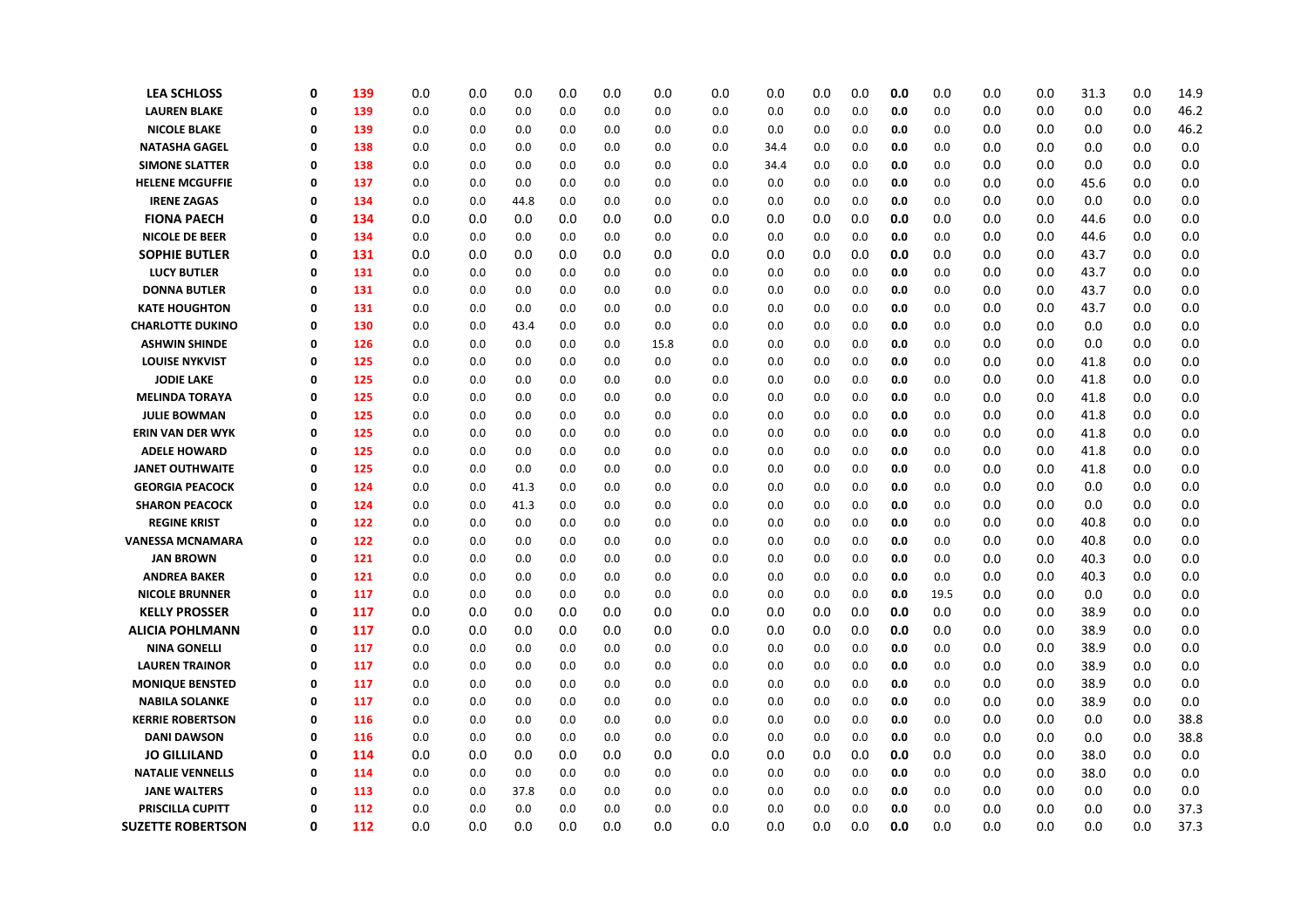| <b>MICHELE FEBICOSKI</b>   | Ω        | 112 | 0.0 | 0.0  | 0.0  | 0.0 | 0.0 | 0.0  | 0.0 | 0.0 | 0.0 | 0.0 | 0.0 | 0.0 | 0.0 | 0.0 | 0.0  | 0.0 | 37.3 |
|----------------------------|----------|-----|-----|------|------|-----|-----|------|-----|-----|-----|-----|-----|-----|-----|-----|------|-----|------|
| <b>STELLA CHAN</b>         | 0        | 112 | 0.0 | 0.0  | 0.0  | 0.0 | 0.0 | 0.0  | 0.0 | 0.0 | 0.0 | 0.0 | 0.0 | 0.0 | 0.0 | 0.0 | 0.0  | 0.0 | 37.3 |
| <b>BREE SMITH</b>          | 0        | 111 | 0.0 | 0.0  | 37.1 | 0.0 | 0.0 | 0.0  | 0.0 | 0.0 | 0.0 | 0.0 | 0.0 | 0.0 | 0.0 | 0.0 | 0.0  | 0.0 | 0.0  |
| <b>RENELLE HARDY</b>       | 0        | 111 | 0.0 | 0.0  | 0.0  | 0.0 | 0.0 | 0.0  | 0.0 | 0.0 | 0.0 | 0.0 | 0.0 | 0.0 | 0.0 | 0.0 | 37.0 | 0.0 | 0.0  |
| <b>TIFFANY SHARP</b>       | 0        | 111 | 0.0 | 0.0  | 0.0  | 0.0 | 0.0 | 0.0  | 0.0 | 0.0 | 0.0 | 0.0 | 0.0 | 0.0 | 0.0 | 0.0 | 37.0 | 0.0 | 0.0  |
| <b>JEKATERINA SMIRNOVA</b> | 0        | 107 | 0.0 | 0.0  | 0.0  | 0.0 | 0.0 | 13.4 | 0.0 | 0.0 | 0.0 | 0.0 | 0.0 | 0.0 | 0.0 | 0.0 | 0.0  | 0.0 | 0.0  |
| <b>VICKI MCKINNON</b>      | $\Omega$ | 107 | 0.0 | 0.0  | 0.0  | 0.0 | 0.0 | 0.0  | 0.0 | 0.0 | 0.0 | 0.0 | 0.0 | 0.0 | 0.0 | 0.0 | 35.6 | 0.0 | 0.0  |
| <b>KERRY MOUTRAY</b>       | $\Omega$ | 107 | 0.0 | 0.0  | 0.0  | 0.0 | 0.0 | 0.0  | 0.0 | 0.0 | 0.0 | 0.0 | 0.0 | 0.0 | 0.0 | 0.0 | 35.6 | 0.0 | 0.0  |
| <b>STEPHANIE OLSSON</b>    | 0        | 107 | 0.0 | 0.0  | 0.0  | 0.0 | 0.0 | 0.0  | 0.0 | 0.0 | 0.0 | 0.0 | 0.0 | 0.0 | 0.0 | 0.0 | 35.6 | 0.0 | 0.0  |
| <b>GEORGINA HOBSON</b>     | 0        | 107 | 0.0 | 0.0  | 0.0  | 0.0 | 0.0 | 0.0  | 0.0 | 0.0 | 0.0 | 0.0 | 0.0 | 0.0 | 0.0 | 0.0 | 0.0  | 0.0 | 35.8 |
| ZHONGHUA ZHAN              | 0        | 105 | 0.0 | 13.1 | 0.0  | 0.0 | 0.0 | 0.0  | 0.0 | 0.0 | 0.0 | 0.0 | 0.0 | 0.0 | 0.0 | 0.0 | 0.0  | 0.0 | 0.0  |
| <b>FANNY HE</b>            | 0        | 105 | 0.0 | 13.1 | 0.0  | 0.0 | 0.0 | 0.0  | 0.0 | 0.0 | 0.0 | 0.0 | 0.0 | 0.0 | 0.0 | 0.0 | 0.0  | 0.0 | 0.0  |
| <b>MARCIA MATTUSHEK</b>    | 0        | 105 | 0.0 | 0.0  | 0.0  | 0.0 | 0.0 | 0.0  | 0.0 | 0.0 | 0.0 | 0.0 | 0.0 | 0.0 | 0.0 | 0.0 | 35.1 | 0.0 | 0.0  |
| <b>JENIFER FRENCH</b>      | 0        | 105 | 0.0 | 0.0  | 0.0  | 0.0 | 0.0 | 0.0  | 0.0 | 0.0 | 0.0 | 0.0 | 0.0 | 0.0 | 0.0 | 0.0 | 35.1 | 0.0 | 0.0  |
| <b>KELLY FORSYTH</b>       | 0        | 105 | 0.0 | 0.0  | 0.0  | 0.0 | 0.0 | 0.0  | 0.0 | 0.0 | 0.0 | 0.0 | 0.0 | 0.0 | 0.0 | 0.0 | 35.1 | 0.0 | 0.0  |
| <b>LYNDLE WILLIAMS</b>     | 0        | 102 | 0.0 | 0.0  | 0.0  | 0.0 | 0.0 | 0.0  | 0.0 | 0.0 | 0.0 | 0.0 | 0.0 | 0.0 | 0.0 | 0.0 | 34.2 | 0.0 | 0.0  |
| <b>CORINE BROWN</b>        | 0        | 102 | 0.0 | 0.0  | 0.0  | 0.0 | 0.0 | 0.0  | 0.0 | 0.0 | 0.0 | 0.0 | 0.0 | 0.0 | 0.0 | 0.0 | 34.2 | 0.0 | 0.0  |
| <b>BRANIE CLUCAS</b>       | Ω        | 102 | 0.0 | 0.0  | 0.0  | 0.0 | 0.0 | 0.0  | 0.0 | 0.0 | 0.0 | 0.0 | 0.0 | 0.0 | 0.0 | 0.0 | 34.2 | 0.0 | 0.0  |
| <b>KERRY COLLINS</b>       | 0        | 102 | 0.0 | 0.0  | 0.0  | 0.0 | 0.0 | 0.0  | 0.0 | 0.0 | 0.0 | 0.0 | 0.0 | 0.0 | 0.0 | 0.0 | 34.2 | 0.0 | 0.0  |
| <b>ANTHEA COGGAN</b>       | 0        | 102 | 0.0 | 0.0  | 0.0  | 0.0 | 0.0 | 0.0  | 0.0 | 0.0 | 0.0 | 0.0 | 0.0 | 0.0 | 0.0 | 0.0 | 34.2 | 0.0 | 0.0  |
| <b>SONJA HEYENGA</b>       | 0        | 102 | 0.0 | 0.0  | 0.0  | 0.0 | 0.0 | 0.0  | 0.0 | 0.0 | 0.0 | 0.0 | 0.0 | 0.0 | 0.0 | 0.0 | 34.2 | 0.0 | 0.0  |
| <b>JUSTINE GABBON</b>      | 0        | 102 | 0.0 | 0.0  | 0.0  | 0.0 | 0.0 | 0.0  | 0.0 | 0.0 | 0.0 | 0.0 | 0.0 | 0.0 | 0.0 | 0.0 | 34.2 | 0.0 | 0.0  |
| <b>JENNIE BOND</b>         | 0        | 101 | 0.0 | 0.0  | 0.0  | 0.0 | 0.0 | 12.6 | 0.0 | 0.0 | 0.0 | 0.0 | 0.0 | 0.0 | 0.0 | 0.0 | 0.0  | 0.0 | 0.0  |
| PHILIPPA HEMING            | 0        | 100 | 0.0 | 0.0  | 0.0  | 0.0 | 0.0 | 0.0  | 0.0 | 0.0 | 0.0 | 0.0 | 0.0 | 0.0 | 0.0 | 0.0 | 33.2 | 0.0 | 0.0  |
| <b>DEE RICE</b>            | 0        | 100 | 0.0 | 0.0  | 0.0  | 0.0 | 0.0 | 0.0  | 0.0 | 0.0 | 0.0 | 0.0 | 0.0 | 0.0 | 0.0 | 0.0 | 33.2 | 0.0 | 0.0  |
| <b>ANNABELLE ALAND</b>     | 0        | 100 | 0.0 | 0.0  | 0.0  | 0.0 | 0.0 | 0.0  | 0.0 | 0.0 | 0.0 | 0.0 | 0.0 | 0.0 | 0.0 | 0.0 | 33.2 | 0.0 | 0.0  |
| <b>KELLY-ANNE SPEIGHT</b>  | 0        | 100 | 0.0 | 0.0  | 0.0  | 0.0 | 0.0 | 0.0  | 0.0 | 0.0 | 0.0 | 0.0 | 0.0 | 0.0 | 0.0 | 0.0 | 33.2 | 0.0 | 0.0  |
| <b>MERI STOERR</b>         | 0        | 98  | 0.0 | 0.0  | 0.0  | 0.0 | 0.0 | 0.0  | 0.0 | 0.0 | 0.0 | 0.0 | 0.0 | 0.0 | 0.0 | 0.0 | 0.0  | 0.0 | 32.8 |
| <b>KYLIE CANN</b>          | 0        | 94  | 0.0 | 0.0  | 0.0  | 0.0 | 0.0 | 0.0  | 0.0 | 0.0 | 0.0 | 0.0 | 0.0 | 0.0 | 0.0 | 0.0 | 31.3 | 0.0 | 0.0  |
| <b>LOUISA SCHMIDT</b>      | Ω        | 92  | 0.0 | 0.0  | 30.8 | 0.0 | 0.0 | 0.0  | 0.0 | 0.0 | 0.0 | 0.0 | 0.0 | 0.0 | 0.0 | 0.0 | 0.0  | 0.0 | 0.0  |
| <b>AMY HEWITT</b>          | 0        | 88  | 0.0 | 0.0  | 0.0  | 0.0 | 0.0 | 11.1 | 0.0 | 0.0 | 0.0 | 0.0 | 0.0 | 0.0 | 0.0 | 0.0 | 0.0  | 0.0 | 0.0  |
| <b>JOSEPHINE HEWITT</b>    | Ω        | 88  | 0.0 | 0.0  | 0.0  | 0.0 | 0.0 | 11.1 | 0.0 | 0.0 | 0.0 | 0.0 | 0.0 | 0.0 | 0.0 | 0.0 | 0.0  | 0.0 | 0.0  |
| <b>EVIE HIRD</b>           | 0        | 88  | 0.0 | 0.0  | 0.0  | 0.0 | 0.0 | 11.1 | 0.0 | 0.0 | 0.0 | 0.0 | 0.0 | 0.0 | 0.0 | 0.0 | 0.0  | 0.0 | 0.0  |
| <b>FLORA GRAHAM</b>        | $\Omega$ | 88  | 0.0 | 0.0  | 0.0  | 0.0 | 0.0 | 0.0  | 0.0 | 0.0 | 0.0 | 0.0 | 0.0 | 0.0 | 0.0 | 0.0 | 29.4 | 0.0 | 0.0  |
| <b>TESS GRAHAM</b>         | Ω        | 88  | 0.0 | 0.0  | 0.0  | 0.0 | 0.0 | 0.0  | 0.0 | 0.0 | 0.0 | 0.0 | 0.0 | 0.0 | 0.0 | 0.0 | 29.4 | 0.0 | 0.0  |
| <b>DIANNA RIGO</b>         | 0        | 85  | 0.0 | 0.0  | 0.0  | 0.0 | 0.0 | 0.0  | 0.0 | 0.0 | 0.0 | 0.0 | 0.0 | 0.0 | 0.0 | 0.0 | 28.5 | 0.0 | 0.0  |
| <b>FIONA HARTLEY</b>       | Ω        | 85  | 0.0 | 0.0  | 0.0  | 0.0 | 0.0 | 0.0  | 0.0 | 0.0 | 0.0 | 0.0 | 0.0 | 0.0 | 0.0 | 0.0 | 28.5 | 0.0 | 0.0  |
| <b>RENEE SILVESTER</b>     | Ω        | 84  | 0.0 | 0.0  | 28.0 | 0.0 | 0.0 | 0.0  | 0.0 | 0.0 | 0.0 | 0.0 | 0.0 | 0.0 | 0.0 | 0.0 | 0.0  | 0.0 | 0.0  |
| <b>AANTRA SHINDE</b>       | O        | 82  | 0.0 | 0.0  | 0.0  | 0.0 | 0.0 | 10.3 | 0.0 | 0.0 | 0.0 | 0.0 | 0.0 | 0.0 | 0.0 | 0.0 | 0.0  | 0.0 | 0.0  |
| <b>GAURI SHINDE</b>        | 0        | 82  | 0.0 | 0.0  | 0.0  | 0.0 | 0.0 | 10.3 | 0.0 | 0.0 | 0.0 | 0.0 | 0.0 | 0.0 | 0.0 | 0.0 | 0.0  | 0.0 | 0.0  |
| <b>CATE WHITE</b>          | Ω        | 81  | 0.0 | 0.0  | 0.0  | 0.0 | 0.0 | 0.0  | 0.0 | 0.0 | 0.0 | 0.0 | 0.0 | 0.0 | 0.0 | 0.0 | 0.0  | 0.0 | 26.9 |
| <b>RANI MARTINEZ</b>       | 0        | 78  | 0.0 | 0.0  | 25.9 | 0.0 | 0.0 | 0.0  | 0.0 | 0.0 | 0.0 | 0.0 | 0.0 | 0.0 | 0.0 | 0.0 | 0.0  | 0.0 | 0.0  |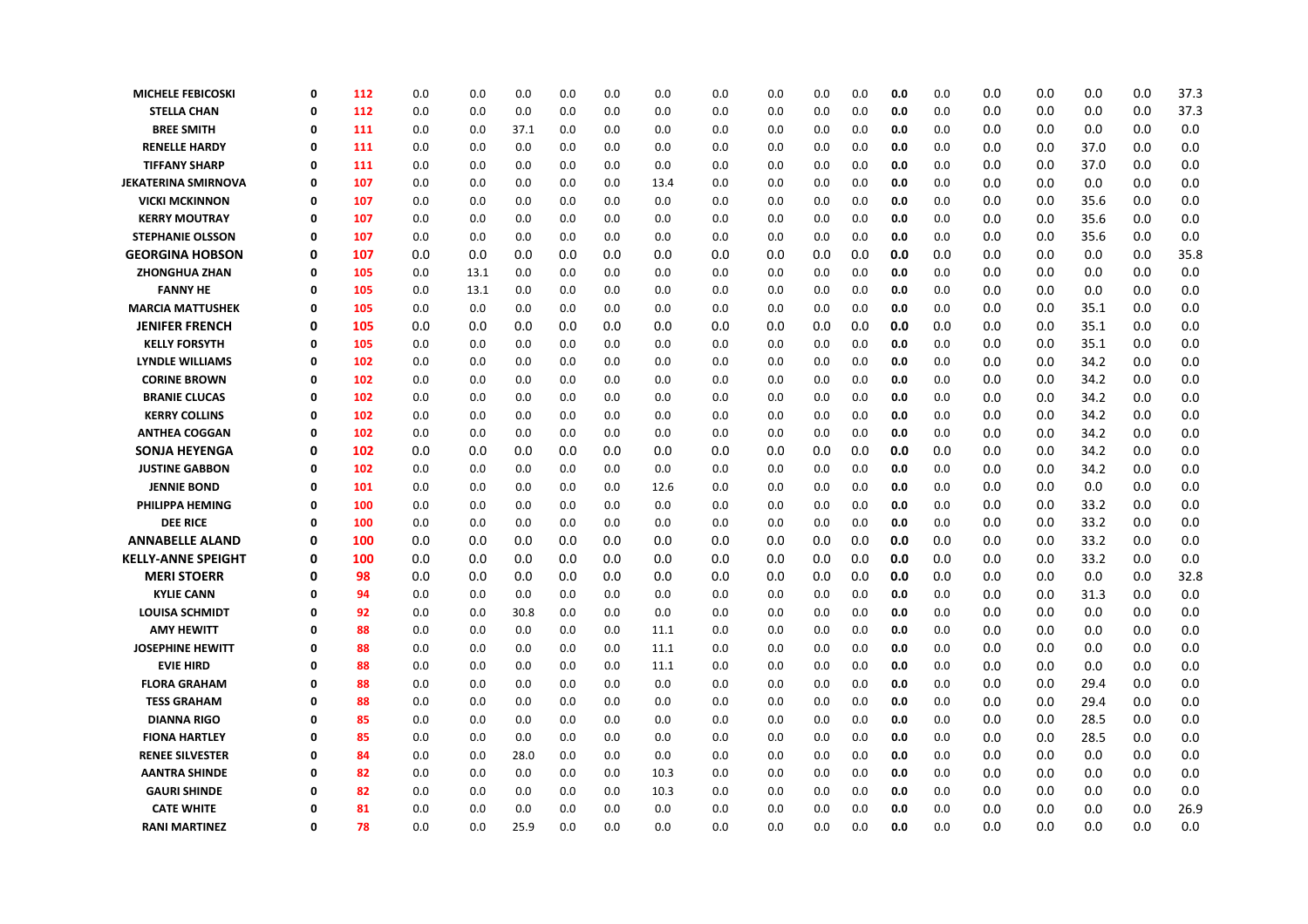| <b>JASMYNE MARTINEZ</b>      | $\Omega$    | 78 | 0.0 | 0.0 | 25.9 | 0.0 | 0.0 | 0.0 | 0.0 | 0.0 | 0.0 | 0.0 | 0.0 | 0.0 | 0.0 | 0.0 | 0.0  | 0.0 | 0.0  |
|------------------------------|-------------|----|-----|-----|------|-----|-----|-----|-----|-----|-----|-----|-----|-----|-----|-----|------|-----|------|
| <b>AMY GALLAGHER</b>         | 0           | 78 | 0.0 | 0.0 | 25.9 | 0.0 | 0.0 | 0.0 | 0.0 | 0.0 | 0.0 | 0.0 | 0.0 | 0.0 | 0.0 | 0.0 | 0.0  | 0.0 | 0.0  |
| <b>GREER GALLAGHER</b>       | 0           | 78 | 0.0 | 0.0 | 25.9 | 0.0 | 0.0 | 0.0 | 0.0 | 0.0 | 0.0 | 0.0 | 0.0 | 0.0 | 0.0 | 0.0 | 0.0  | 0.0 | 0.0  |
| <b>KATE DUNCAN</b>           | 0           | 77 | 0.0 | 0.0 | 0.0  | 0.0 | 0.0 | 0.0 | 0.0 | 0.0 | 0.0 | 0.0 | 0.0 | 0.0 | 0.0 | 0.0 | 25.6 | 0.0 | 0.0  |
| <b>SARAH HUNT</b>            | 0           | 77 | 0.0 | 0.0 | 0.0  | 0.0 | 0.0 | 0.0 | 0.0 | 0.0 | 0.0 | 0.0 | 0.0 | 0.0 | 0.0 | 0.0 | 25.6 | 0.0 | 0.0  |
| <b>RITA ZHAO</b>             | 0           | 77 | 0.0 | 0.0 | 0.0  | 0.0 | 0.0 | 0.0 | 0.0 | 0.0 | 0.0 | 0.0 | 0.0 | 0.0 | 0.0 | 0.0 | 25.6 | 0.0 | 0.0  |
| <b>TRUDY KELLEHEAR</b>       | $\Omega$    | 77 | 0.0 | 0.0 | 0.0  | 0.0 | 0.0 | 0.0 | 0.0 | 0.0 | 0.0 | 0.0 | 0.0 | 0.0 | 0.0 | 0.0 | 25.6 | 0.0 | 0.0  |
| <b>SHERIE BATES</b>          | $\Omega$    | 77 | 0.0 | 0.0 | 0.0  | 0.0 | 0.0 | 0.0 | 0.0 | 0.0 | 0.0 | 0.0 | 0.0 | 0.0 | 0.0 | 0.0 | 25.6 | 0.0 | 0.0  |
| VANESSA GORDON-CALAM         | 0           | 77 | 0.0 | 0.0 | 0.0  | 0.0 | 0.0 | 0.0 | 0.0 | 0.0 | 0.0 | 0.0 | 0.0 | 0.0 | 0.0 | 0.0 | 25.6 | 0.0 | 0.0  |
| <b>SU GEDDES</b>             | $\Omega$    | 77 | 0.0 | 0.0 | 0.0  | 0.0 | 0.0 | 0.0 | 0.0 | 0.0 | 0.0 | 0.0 | 0.0 | 0.0 | 0.0 | 0.0 | 25.6 | 0.0 | 0.0  |
| <b>LYN HEGGAN</b>            | 0           | 77 | 0.0 | 0.0 | 0.0  | 0.0 | 0.0 | 0.0 | 0.0 | 0.0 | 0.0 | 0.0 | 0.0 | 0.0 | 0.0 | 0.0 | 25.6 | 0.0 | 0.0  |
| <b>ANDREA ANNING</b>         | $\Omega$    | 76 | 0.0 | 0.0 | 0.0  | 0.0 | 0.0 | 9.5 | 0.0 | 0.0 | 0.0 | 0.0 | 0.0 | 0.0 | 0.0 | 0.0 | 0.0  | 0.0 | 0.0  |
| <b>RITA FARLEY</b>           | 0           | 76 | 0.0 | 0.0 | 0.0  | 0.0 | 0.0 | 9.5 | 0.0 | 0.0 | 0.0 | 0.0 | 0.0 | 0.0 | 0.0 | 0.0 | 0.0  | 0.0 | 0.0  |
| <b>KAY PRIEBBENOW</b>        | $\Omega$    | 76 | 0.0 | 0.0 | 0.0  | 0.0 | 0.0 | 9.5 | 0.0 | 0.0 | 0.0 | 0.0 | 0.0 | 0.0 | 0.0 | 0.0 | 0.0  | 0.0 | 0.0  |
| <b>JEN RAMAMURTHY</b>        | $\Omega$    | 76 | 0.0 | 0.0 | 25.2 | 0.0 | 0.0 | 0.0 | 0.0 | 0.0 | 0.0 | 0.0 | 0.0 | 0.0 | 0.0 | 0.0 | 0.0  | 0.0 | 0.0  |
| <b>JESSICA RAMAMURTHY</b>    | $\Omega$    | 76 | 0.0 | 0.0 | 25.2 | 0.0 | 0.0 | 0.0 | 0.0 | 0.0 | 0.0 | 0.0 | 0.0 | 0.0 | 0.0 | 0.0 | 0.0  | 0.0 | 0.0  |
| <b>MICHELLE KENNY</b>        | $\Omega$    | 76 | 0.0 | 0.0 | 25.2 | 0.0 | 0.0 | 0.0 | 0.0 | 0.0 | 0.0 | 0.0 | 0.0 | 0.0 | 0.0 | 0.0 | 0.0  | 0.0 | 0.0  |
| <b>BRIANNA GOURLA</b>        | $\mathbf 0$ | 76 | 0.0 | 0.0 | 25.2 | 0.0 | 0.0 | 0.0 | 0.0 | 0.0 | 0.0 | 0.0 | 0.0 | 0.0 | 0.0 | 0.0 | 0.0  | 0.0 | 0.0  |
| <b>GRACE WEHL</b>            | $\Omega$    | 74 | 0.0 | 0.0 | 24.5 | 0.0 | 0.0 | 0.0 | 0.0 | 0.0 | 0.0 | 0.0 | 0.0 | 0.0 | 0.0 | 0.0 | 0.0  | 0.0 | 0.0  |
| <b>SOPHIE WEHL</b>           | Ω           | 74 | 0.0 | 0.0 | 24.5 | 0.0 | 0.0 | 0.0 | 0.0 | 0.0 | 0.0 | 0.0 | 0.0 | 0.0 | 0.0 | 0.0 | 0.0  | 0.0 | 0.0  |
| <b>NICOLE SCHAER</b>         | 0           | 74 | 0.0 | 0.0 | 0.0  | 0.0 | 0.0 | 0.0 | 0.0 | 0.0 | 0.0 | 0.0 | 0.0 | 0.0 | 0.0 | 0.0 | 24.7 | 0.0 | 0.0  |
| <b>MARISSA KER</b>           | 0           | 74 | 0.0 | 0.0 | 0.0  | 0.0 | 0.0 | 0.0 | 0.0 | 0.0 | 0.0 | 0.0 | 0.0 | 0.0 | 0.0 | 0.0 | 24.7 | 0.0 | 0.0  |
| <b>LEENA AWAWDEH</b>         | 0           | 69 | 0.0 | 0.0 | 23.1 | 0.0 | 0.0 | 0.0 | 0.0 | 0.0 | 0.0 | 0.0 | 0.0 | 0.0 | 0.0 | 0.0 | 0.0  | 0.0 | 0.0  |
| <b>SSARAH ALAWNEH</b>        | $\Omega$    | 69 | 0.0 | 0.0 | 23.1 | 0.0 | 0.0 | 0.0 | 0.0 | 0.0 | 0.0 | 0.0 | 0.0 | 0.0 | 0.0 | 0.0 | 0.0  | 0.0 | 0.0  |
| YAMIN ALAWNEH                | $\Omega$    | 69 | 0.0 | 0.0 | 23.1 | 0.0 | 0.0 | 0.0 | 0.0 | 0.0 | 0.0 | 0.0 | 0.0 | 0.0 | 0.0 | 0.0 | 0.0  | 0.0 | 0.0  |
| <b>HANNAH ALAWNEH</b>        | 0           | 69 | 0.0 | 0.0 | 23.1 | 0.0 | 0.0 | 0.0 | 0.0 | 0.0 | 0.0 | 0.0 | 0.0 | 0.0 | 0.0 | 0.0 | 0.0  | 0.0 | 0.0  |
| <b>MARY STODDART</b>         | $\Omega$    | 65 | 0.0 | 0.0 | 0.0  | 0.0 | 0.0 | 0.0 | 0.0 | 0.0 | 0.0 | 0.0 | 0.0 | 0.0 | 0.0 | 0.0 | 21.8 | 0.0 | 0.0  |
| <b>LESLEY MILLIGAN</b>       | $\Omega$    | 65 | 0.0 | 0.0 | 0.0  | 0.0 | 0.0 | 0.0 | 0.0 | 0.0 | 0.0 | 0.0 | 0.0 | 0.0 | 0.0 | 0.0 | 21.8 | 0.0 | 0.0  |
| <b>LESLEY REID BARTHELME</b> | Ω           | 65 | 0.0 | 0.0 | 0.0  | 0.0 | 0.0 | 0.0 | 0.0 | 0.0 | 0.0 | 0.0 | 0.0 | 0.0 | 0.0 | 0.0 | 21.8 | 0.0 | 0.0  |
| <b>JANE O'MALLEY</b>         | 0           | 65 | 0.0 | 0.0 | 0.0  | 0.0 | 0.0 | 0.0 | 0.0 | 0.0 | 0.0 | 0.0 | 0.0 | 0.0 | 0.0 | 0.0 | 21.8 | 0.0 | 0.0  |
| <b>KATE KIRBY</b>            | 0           | 63 | 0.0 | 0.0 | 0.0  | 0.0 | 0.0 | 0.0 | 0.0 | 0.0 | 0.0 | 0.0 | 0.0 | 0.0 | 0.0 | 0.0 | 0.0  | 0.0 | 20.9 |
| <b>AYSAN HIBBERD</b>         | $\mathbf 0$ | 61 | 0.0 | 0.0 | 20.3 | 0.0 | 0.0 | 0.0 | 0.0 | 0.0 | 0.0 | 0.0 | 0.0 | 0.0 | 0.0 | 0.0 | 0.0  | 0.0 | 0.0  |
| <b>KYAMA HIBBERD</b>         | $\Omega$    | 61 | 0.0 | 0.0 | 20.3 | 0.0 | 0.0 | 0.0 | 0.0 | 0.0 | 0.0 | 0.0 | 0.0 | 0.0 | 0.0 | 0.0 | 0.0  | 0.0 | 0.0  |
| <b>NATASHA HUGHES</b>        | $\Omega$    | 54 | 0.0 | 0.0 | 0.0  | 0.0 | 0.0 | 0.0 | 0.0 | 0.0 | 0.0 | 0.0 | 0.0 | 0.0 | 0.0 | 0.0 | 0.0  | 0.0 | 17.9 |
| <b>CHARMAINE LUDICK</b>      | $\Omega$    | 51 | 0.0 | 0.0 | 0.0  | 0.0 | 0.0 | 6.3 | 0.0 | 0.0 | 0.0 | 0.0 | 0.0 | 0.0 | 0.0 | 0.0 | 0.0  | 0.0 | 0.0  |
| <b>CASSANDRA KINZETT</b>     | $\Omega$    | 46 | 0.0 | 0.0 | 0.0  | 0.0 | 0.0 | 0.0 | 0.0 | 0.0 | 0.0 | 0.0 | 0.0 | 0.0 | 0.0 | 0.0 | 15.2 | 0.0 | 0.0  |
| <b>CLAUDIA</b>               | Ω           | 46 | 0.0 | 0.0 | 0.0  | 0.0 | 0.0 | 0.0 | 0.0 | 0.0 | 0.0 | 0.0 | 0.0 | 0.0 | 0.0 | 0.0 | 15.2 | 0.0 | 0.0  |
| LIZ                          | $\Omega$    | 46 | 0.0 | 0.0 | 0.0  | 0.0 | 0.0 | 0.0 | 0.0 | 0.0 | 0.0 | 0.0 | 0.0 | 0.0 | 0.0 | 0.0 | 15.2 | 0.0 | 0.0  |
| <b>ZAHRA CURTIS</b>          | Ω           | 45 | 0.0 | 0.0 | 0.0  | 0.0 | 0.0 | 0.0 | 0.0 | 0.0 | 0.0 | 0.0 | 0.0 | 0.0 | 0.0 | 0.0 | 0.0  | 0.0 | 14.9 |
| <b>JAIH CURTIS</b>           | 0           | 45 | 0.0 | 0.0 | 0.0  | 0.0 | 0.0 | 0.0 | 0.0 | 0.0 | 0.0 | 0.0 | 0.0 | 0.0 | 0.0 | 0.0 | 0.0  | 0.0 | 14.9 |
| <b>MICAH DOWD</b>            | $\Omega$    | 44 | 0.0 | 0.0 | 14.7 | 0.0 | 0.0 | 0.0 | 0.0 | 0.0 | 0.0 | 0.0 | 0.0 | 0.0 | 0.0 | 0.0 | 0.0  | 0.0 | 0.0  |